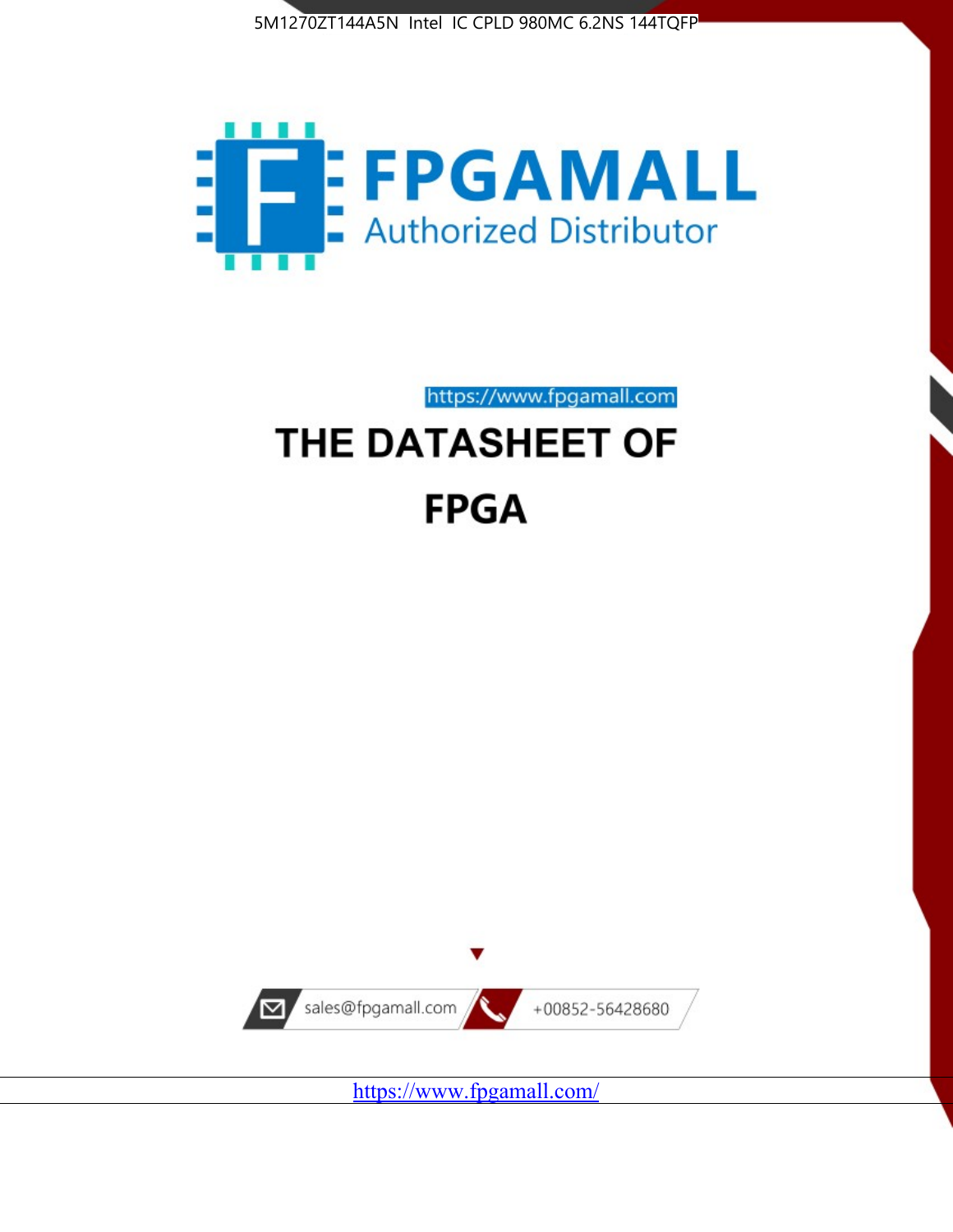

## **3. DC and Switching Characteristics for MAX V Devices**

**MV51003-1.2**

This chapter covers the electrical and switching characteristics for  $MAX^{\circ}$  V devices. Electrical characteristics include operating conditions and power consumptions. This chapter also describes the timing model and specifications.

You must consider the recommended DC and switching conditions described in this chapter to maintain the highest possible performance and reliability of the MAX V devices.

This chapter contains the following sections:

- "Operating Conditions" on page 3–1
- "Power Consumption" on page 3–10
- "Timing Model and Specifications" on page 3–10

### **Operating Conditions**

Table 3–1 through Table 3–15 on page 3–9 list information about absolute maximum ratings, recommended operating conditions, DC electrical characteristics, and other specifications for MAX V devices.

### **Absolute Maximum Ratings**

Table 3–1 lists the absolute maximum ratings for the MAX V device family.

| <b>Symbol</b>               | <b>Parameter</b>           | <b>Conditions</b>                   | <b>Minimum</b> | <b>Maximum</b> | <b>Unit</b> |
|-----------------------------|----------------------------|-------------------------------------|----------------|----------------|-------------|
| V <sub>CCINT</sub>          | Internal supply voltage    | With respect to ground              | $-0.5$         | 2.4            |             |
| V <sub>CCIO</sub>           | I/O supply voltage         |                                     | $-0.5$         | 4.6            |             |
| $V_1$                       | DC input voltage           |                                     | $-0.5$         | 4.6            |             |
| $I_{\text{OUT}}$            | DC output current, per pin |                                     | $-25$          | 25             | mA          |
| $\mathsf{T}_{\textsf{STG}}$ | Storage temperature        | No bias                             | $-65$          | 150            | °C          |
| $T_{AMB}$                   | Ambient temperature        | Under bias $(3)$                    | $-65$          | 135            | °C          |
| $T_{\text{J}}$              | Junction temperature       | TQFP and BGA packages<br>under bias |                | 135            | ۰c          |

**Table 3–1. Absolute Maximum Ratings for MAX V Devices** *(Note 1)***,** *(2)*

**Notes to Table 3–1:**

(1) For more information, refer to the *[Operating Requirements for Altera Devices Data Sheet](http://www.altera.com/literature/ds/dsoprq.pdf)*.

(2) Conditions beyond those listed in Table 3–1 may cause permanent damage to a device. Additionally, device operation at the absolute maximum ratings for extended periods of time may have adverse affects on the device.

(3) For more information about "under bias" conditions, refer to Table 3–2.

@2011 Altera Corporation. All rights reserved. ALTERA, ARRIA, CYCLONE, HARDCOPY, MAX, MEGACORE, NIOS, QUARTUS and STRATIX are Reg. U.S. Pat. & Tm. Off. [and/or trademarks of Altera Corporat](http://www.altera.com/common/legal.html)ion in the U.S. and other countrie

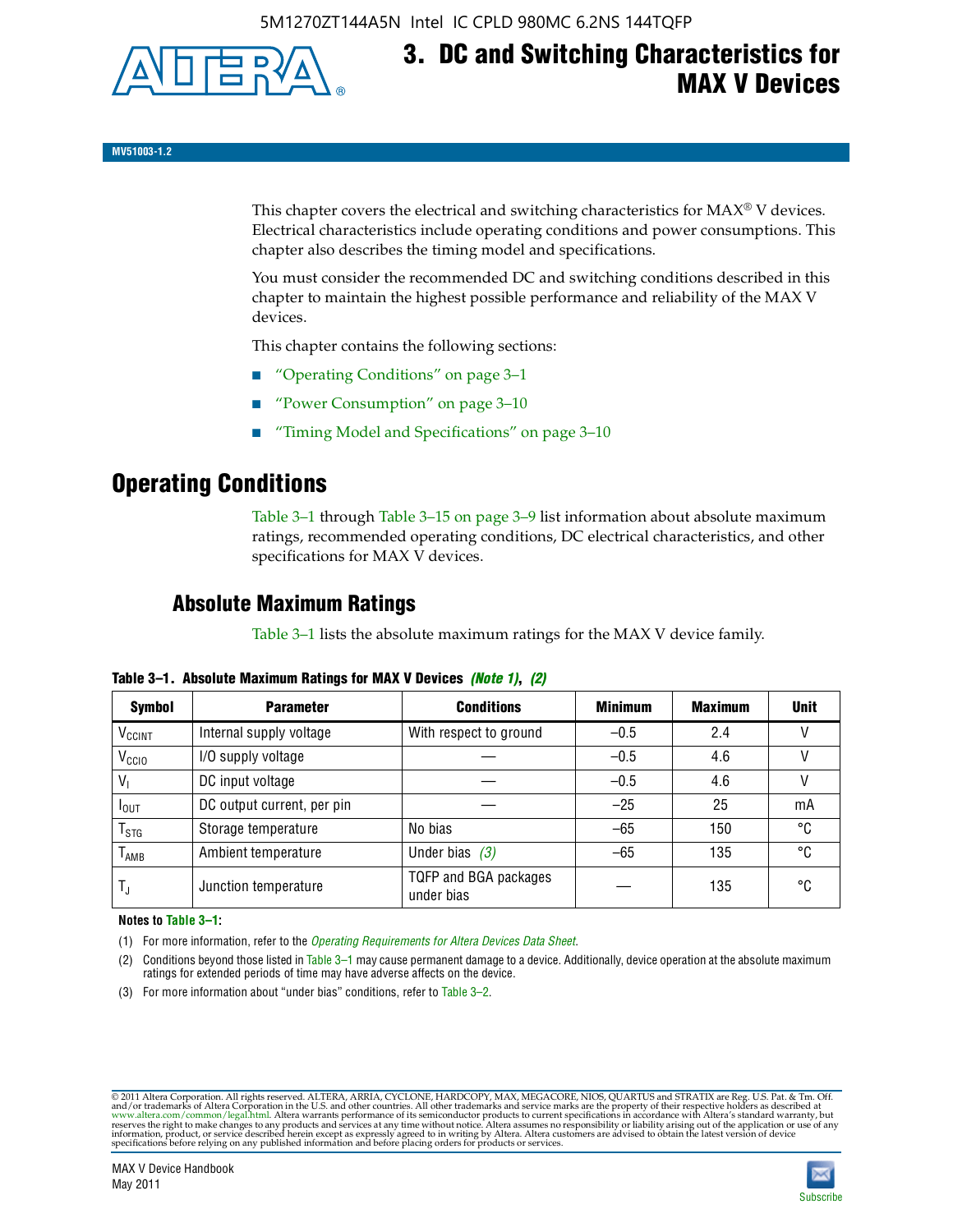### **Recommended Operating Conditions**

Table 3–2 lists recommended operating conditions for the MAX V device family.

**Table 3–2. Recommended Operating Conditions for MAX V Devices**

| <b>Symbol</b>        | <b>Parameter</b>                                                           | <b>Conditions</b>    | <b>Minimum</b> | <b>Maximum</b>    | <b>Unit</b>  |
|----------------------|----------------------------------------------------------------------------|----------------------|----------------|-------------------|--------------|
| $V_{CClNT}$ (1)      | 1.8-V supply voltage for internal logic and<br>in-system programming (ISP) | MAX V devices        | 1.71           | 1.89              | V            |
|                      | Supply voltage for I/O buffers, 3.3-V<br>operation                         |                      | 3.00           | 3.60              | $\mathsf{V}$ |
|                      | Supply voltage for I/O buffers, 2.5-V<br>operation                         |                      | 2.375          | 2.625             | $\mathsf{V}$ |
| $V_{\text{CCIO}}(1)$ | Supply voltage for I/O buffers, 1.8-V<br>operation                         |                      | 1.71           | 1.89              | $\mathsf{V}$ |
|                      | Supply voltage for I/O buffers, 1.5-V<br>operation                         |                      | 1.425          | 1.575             | V            |
|                      | Supply voltage for I/O buffers, 1.2-V<br>operation                         |                      | 1.14           | 1.26              | V            |
| $V_{1}$              | Input voltage                                                              | (2), (3), (4)        | $-0.5$         | 4.0               | V            |
| $V_0$                | Output voltage                                                             |                      | 0              | V <sub>CCIO</sub> | V            |
|                      |                                                                            | Commercial range     | 0              | 85                | °C           |
| T,                   | Operating junction temperature                                             | Industrial range     | $-40$          | 100               | °C           |
|                      |                                                                            | Extended range $(5)$ | $-40$          | 125               | °C           |

#### **Notes to Table 3–2:**

(1) MAX V device ISP and/or user flash memory (UFM) programming using JTAG or logic array is not guaranteed outside the recommended operating conditions (for example, if brown-out occurs in the system during a potential write/program sequence to the UFM, Altera recommends that you read back the UFM contents and verify it against the intended write data).

(2) The minimum DC input is –0.5 V. During transitions, the inputs may undershoot to –2.0 V for input currents less than 100 mA and periods shorter than 20 ns.

(3) During transitions, the inputs may overshoot to the voltages shown below based on the input duty cycle. The DC case is equivalent to 100% duty cycle. For more information about 5.0-V tolerance, refer to the *Using MAX V Devices in Multi-Voltage Systems* chapter.<br>
<u>V<sub>IN</sub> Max. Duty Cycle</u><br>
4.0 V 100% (DC)

Max. Duty Cycle

 $100\%$  (DC)<br>90%

 $4.1 V$ 

4.2 V 50%

4.3 V 30%<br>4.4 V 17%

4.4 V

4.5 V 10%

(4) All pins, including the clock, I/O, and JTAG pins, may be driven before  $V_{C C I N T}$  and  $V_{C C I O}$  are powered.

(5) For the extended temperature range of 100 to 125°C, MAX V UFM programming (erase/write) is only supported using the JTAG interface. UFM programming using the logic array interface is not guaranteed in this range.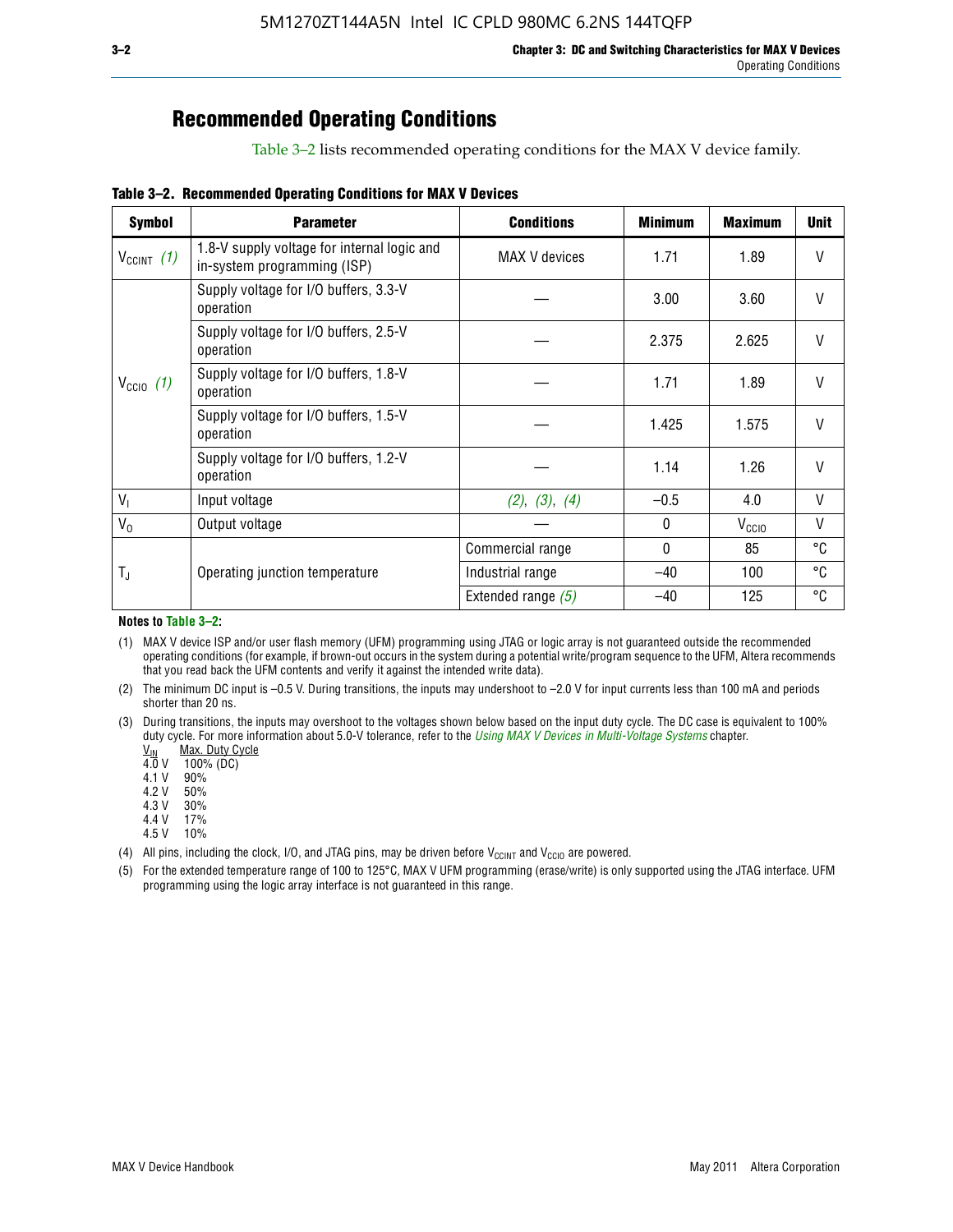### **Programming/Erasure Specifications**

Table 3–3 lists the programming/erasure specifications for the MAX V device family.

#### **Table 3–3. Programming/Erasure Specifications for MAX V Devices**

| <b>Block</b><br><b>Parameter</b> |                                  | <b>Minimum</b> | <b>Typical</b> | <b>Maximum</b> | <b>Unit</b> |
|----------------------------------|----------------------------------|----------------|----------------|----------------|-------------|
|                                  | UFM                              |                |                | 1000           | Cycles      |
| Erase and reprogram cycles       | Configuration flash memory (CFM) |                |                | 100            | Cvcles      |

**Note to Table 3–3:**

(1) This value applies to the commercial grade devices. For the industrial grade devices, the value is 100 cycles.

### **DC Electrical Characteristics**

Table 3–4 lists DC electrical characteristics for the MAX V device family.

| <b>Symbol</b>       | <b>Parameter</b>                                            | <b>Conditions</b>                                                  | <b>Minimum</b>           | <b>Typical</b> | <b>Maximum</b> | <b>Unit</b> |
|---------------------|-------------------------------------------------------------|--------------------------------------------------------------------|--------------------------|----------------|----------------|-------------|
| Т,                  | Input pin leakage current                                   | $V_1 = V_{\text{CC10}}$ max to 0 V (2)                             | $-10$                    |                | 10             | μA          |
| $I_{0Z}$            | Tri-stated I/O pin leakage<br>current                       | $V_0 = V_{\text{CC10}}$ max to 0 V (2)                             | $-10$                    |                | 10             | μA          |
|                     |                                                             | 5M40Z, 5M80Z, 5M160Z, and<br>5M240Z (Commercial grade)<br>(4), (5) |                          | 25             | 90             | μA          |
|                     |                                                             | 5M240Z (Commercial grade)<br>(6)                                   |                          | 27             | 96             | μA          |
| <b>ICCSTANDBY</b>   | V <sub>CCINT</sub> supply current<br>$(statably)$ (3)       | 5M40Z, 5M80Z, 5M160Z, and<br>5M240Z (Industrial grade)<br>(5), (7) |                          | 25             | 139            | μA          |
|                     |                                                             | 5M240Z (Industrial grade) $(6)$                                    |                          | 27             | 152            | μA          |
|                     |                                                             | 5M570Z (Commercial grade)<br>(4)                                   |                          | 27             | 96             | μA          |
|                     |                                                             | 5M570Z (Industrial grade) (7)                                      |                          | 27             | 152            | μA          |
|                     |                                                             | 5M1270Z and 5M2210Z                                                | $\overline{\phantom{0}}$ | $\mathcal{P}$  |                | mA          |
|                     | <b>Hysteresis for Schmitt</b>                               | $V_{\text{CC10}} = 3.3 \text{ V}$                                  | $\qquad \qquad$          | 400            |                | mV          |
| $V_{SCHMIT}$ (8)    | trigger input $(9)$                                         | $V_{\text{CC10}} = 2.5 V$                                          |                          | 190            |                | mV          |
| <b>ICCPOWERUP</b>   | V <sub>CCINT</sub> supply current<br>during power-up $(10)$ | MAX V devices                                                      |                          |                | 40             | mA          |
|                     |                                                             | $V_{\text{CC10}} = 3.3 \text{ V} (11)$                             | 5                        |                | 25             | kΩ          |
|                     | Value of I/O pin pull-up                                    | $V_{\text{CGI0}} = 2.5 \text{ V}$ (11)                             | 10                       |                | 40             | kΩ          |
| R <sub>PULLUP</sub> | resistor during user                                        | $V_{\text{CC10}} = 1.8 \text{ V} (11)$                             | 25                       |                | 60             | kΩ          |
|                     | mode and ISP                                                | $V_{\text{CC10}} = 1.5 \text{ V} (11)$                             | 45                       |                | 95             | kΩ          |
|                     |                                                             | $V_{\text{CC10}} = 1.2 \text{ V} (11)$                             | 80                       |                | 130            | kΩ          |

#### **Table 3–4. DC Electrical Characteristics for MAX V Devices** *(Note 1)* **(Part 1 of 2)**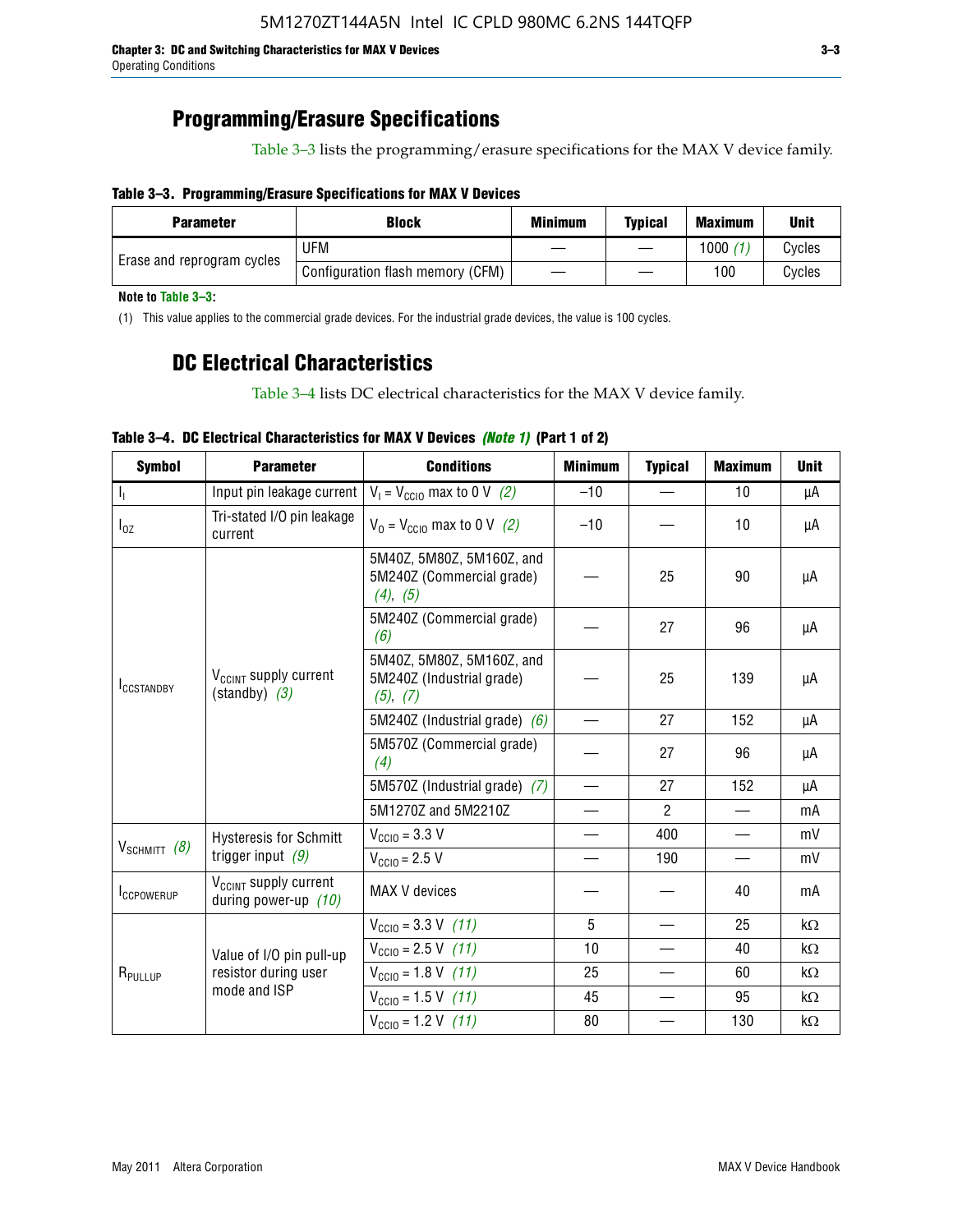| <b>Symbol</b>   | <b>Parameter</b>                                                | <b>Conditions</b> | <b>Minimum</b> | <b>Typical</b> | <b>Maximum</b> | <b>Unit</b> |
|-----------------|-----------------------------------------------------------------|-------------------|----------------|----------------|----------------|-------------|
| <b>I</b> PULLUP | I/O pin pull-up resistor<br>current when I/O is<br>unprogrammed |                   |                |                | 300            | μA          |
| $C_{10}$        | Input capacitance for<br>user I/O pin                           |                   |                |                | 8              | рF          |
| $C_{GCLK}$      | Input capacitance for<br>dual-purpose GCLK/user<br>$I/O$ pin    |                   |                |                | 8              | рF          |

**Table 3–4. DC Electrical Characteristics for MAX V Devices** *(Note 1)* **(Part 2 of 2)**

**Notes to Table 3–4:**

- (1) Typical values are for  $T_A = 25^{\circ}\text{C}$ ,  $V_{\text{CCINT}} = 1.8 \text{ V}$  and  $V_{\text{CCIO}} = 1.2, 1.5, 1.8, 2.5,$  or 3.3 V.
- (2) This value is specified for normal device operation. The value may vary during power-up. This applies to all V<sub>CCIO</sub> settings (3.3, 2.5, 1.8, 1.5, and 1.2 V).
- (3)  $V_1$  = ground, no load, and no toggling inputs.
- (4) Commercial temperature ranges from 0°C to 85°C with the maximum current at 85°C.
- (5) Not applicable to the T144 package of the 5M240Z device.
- (6) Only applicable to the T144 package of the 5M240Z device.
- (7) Industrial temperature ranges from –40°C to 100°C with the maximum current at 100°C.
- (8) This value applies to commercial and industrial range devices. For extended temperature range devices, the  $V_{SCHMIT}$  typical value is 300 mV for  $V_{\text{CCIO}} = 3.3$  V and 120 mV for  $V_{\text{CCIO}} = 2.5$  V.
- (9) The TCK input is susceptible to high pulse glitches when the input signal fall time is greater than 200 ns for all I/O standards.
- (10) This is a peak current value with a maximum duration of  $t_{\text{CONFIG}}$  time.
- (11) Pin pull-up resistance values will lower if an external source drives the pin higher than  $V_{\text{CCIO}}$ .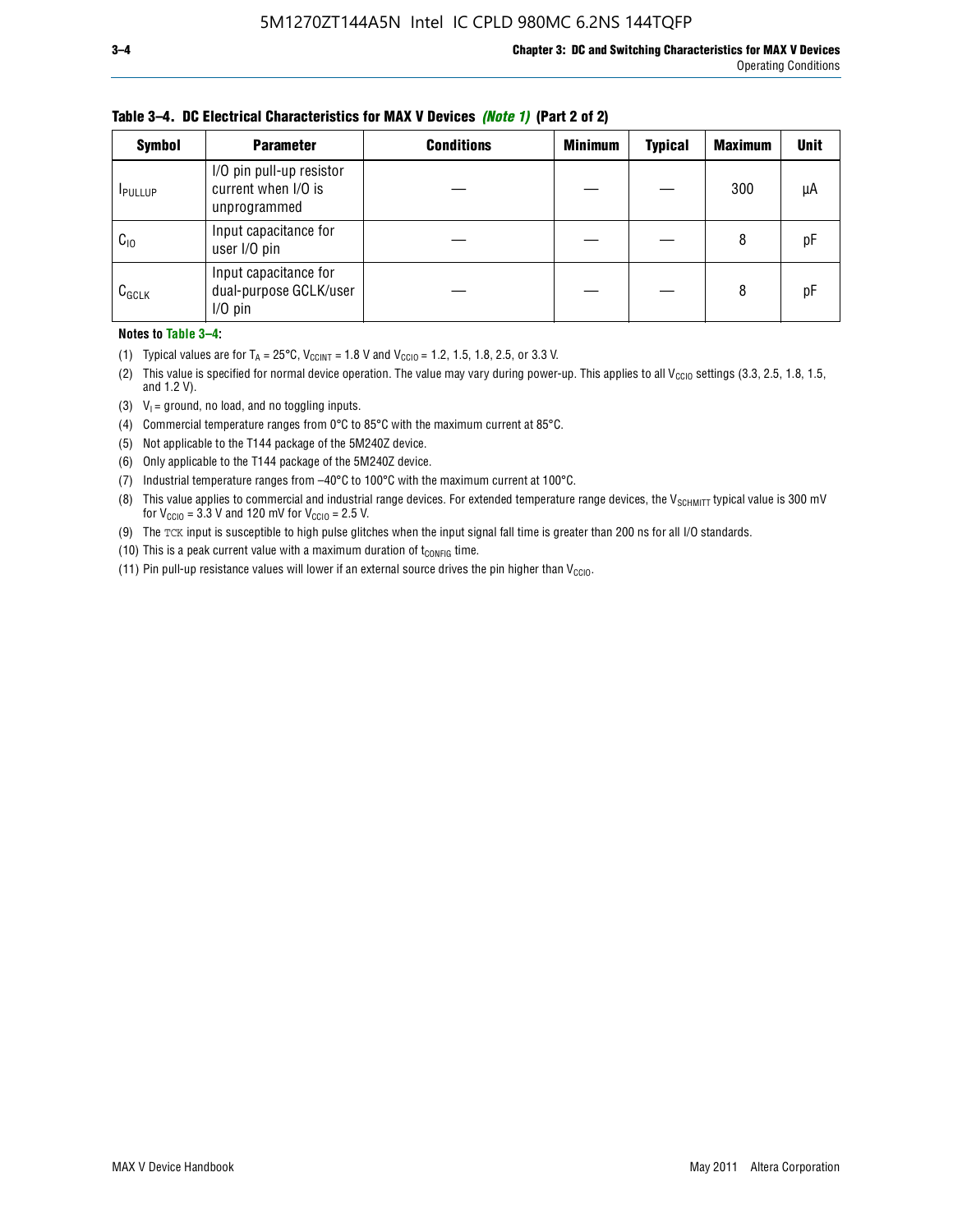**Chapter 3: DC and Switching Characteristics for MAX V Devices 3–5** Operating Conditions

### **Output Drive Characteristics**

Figure 3–1 shows the typical drive strength characteristics of MAX V devices.





#### **Notes to Figure 3–1:**

(1) The DC output current per pin is subject to the absolute maximum rating of Table 3–1 on page 3–1.

(2) 1.2-V V<sub>CCIO</sub> is only applicable to the maximum drive strength.

### **I/O Standard Specifications**

Table 3–5 through Table 3–13 on page 3–8 list the I/O standard specifications for the MAX V device family.

**Table 3–5. 3.3-V LVTTL Specifications for MAX V Devices**

| <b>Symbol</b>     | <b>Parameter</b>          | <b>Conditions</b> | <b>Minimum</b> | <b>Maximum</b> | <b>Unit</b> |
|-------------------|---------------------------|-------------------|----------------|----------------|-------------|
| V <sub>ccio</sub> | I/O supply voltage        |                   | 3.0            | 3.6            |             |
| $V_{\text{IH}}$   | High-level input voltage  |                   | 1.7            | 4.0            |             |
| $V_{IL}$          | Low-level input voltage   |                   | $-0.5$         | 0.8            |             |
| V <sub>он</sub>   | High-level output voltage | $10H = -4 mA$ (1) | 2.4            |                |             |
| $V_{OL}$          | Low-level output voltage  | $10L = 4 mA$ (1)  |                | 0.45           |             |

**Note to Table 3–5:**

(1) This specification is supported across all the programmable drive strength settings available for this I/O standard, as shown in the *[MAX V Device Architecture](http://www.altera.com/literature/hb/max-v/mv51002.pdf)* chapter.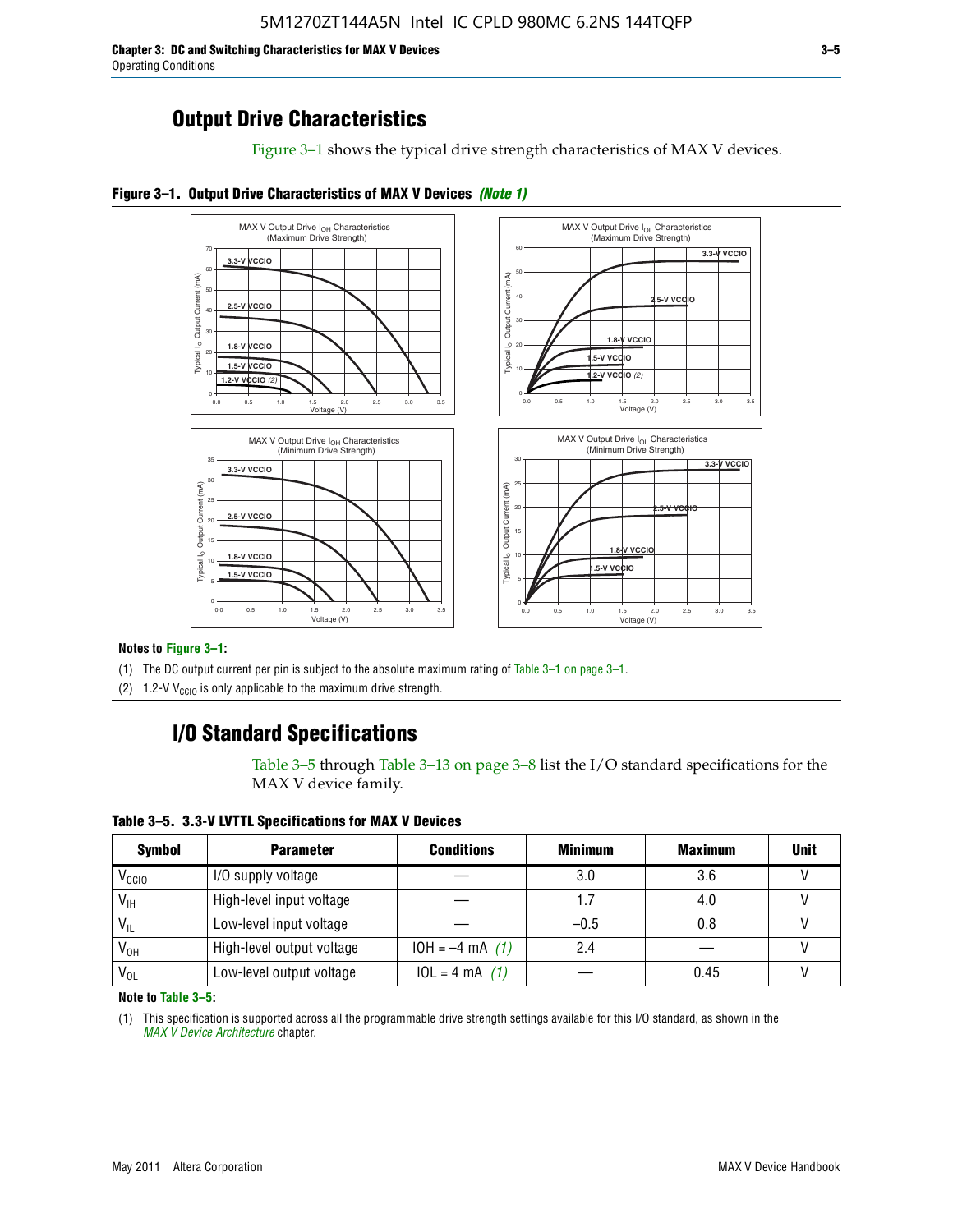| <b>Symbol</b>     | <b>Parameter</b>          | <b>Conditions</b>                                  | <b>Minimum</b>          | <b>Maximum</b> | <b>Unit</b> |
|-------------------|---------------------------|----------------------------------------------------|-------------------------|----------------|-------------|
| V <sub>ccio</sub> | I/O supply voltage        |                                                    | 3.0                     | 3.6            |             |
| $V_{IH}$          | High-level input voltage  |                                                    | 1.7                     | 4.0            |             |
| $V_{IL}$          | Low-level input voltage   |                                                    | $-0.5$                  | 0.8            |             |
| $V_{OH}$          | High-level output voltage | $V_{\text{CGI0}} = 3.0$ ,<br>$10H = -0.1$ mA $(1)$ | $V_{\text{CC10}} - 0.2$ |                |             |
| $V_{OL}$          | Low-level output voltage  | $V_{\text{CC10}} = 3.0,$<br>$10L = 0.1$ mA $(1)$   |                         | 0.2            |             |

#### **Table 3–6. 3.3-V LVCMOS Specifications for MAX V Devices**

**Note to Table 3–6:**

(1) This specification is supported across all the programmable drive strength settings available for this I/O standard, as shown in the *[MAX V Device Architecture](http://www.altera.com/literature/hb/max-v/mv51002.pdf)* chapter.

**Table 3–7. 2.5-V I/O Specifications for MAX V Devices**

| <b>Symbol</b>     | <b>Parameter</b>          | <b>Conditions</b>     | <b>Minimum</b> | <b>Maximum</b> | <b>Unit</b> |
|-------------------|---------------------------|-----------------------|----------------|----------------|-------------|
| V <sub>CCIO</sub> | I/O supply voltage        |                       | 2.375          | 2.625          |             |
| $V_{\text{IH}}$   | High-level input voltage  |                       | 1.7            | 4.0            | V           |
| $V_{IL}$          | Low-level input voltage   |                       | $-0.5$         | 0.7            |             |
|                   | High-level output voltage | $10H = -0.1$ mA $(1)$ | 2.1            |                |             |
| V <sub>он</sub>   |                           | $10H = -1$ mA $(1)$   | 2.0            |                |             |
|                   |                           | $10H = -2 mA$ (1)     | 1.7            |                | V           |
|                   | Low-level output voltage  | $10L = 0.1$ mA $(1)$  |                | 0.2            |             |
| V <sub>OL</sub>   |                           | $10L = 1 mA$ (1)      |                | 0.4            |             |
|                   |                           | $10L = 2 mA$ (1)      |                | 0.7            |             |

**Note to Table 3–7:**

(1) This specification is supported across all the programmable drive strength settings available for this I/O standard, as shown in the *[MAX V Device Architecture](http://www.altera.com/literature/hb/max-v/mv51002.pdf)* chapter.

| <b>Symbol</b>     | <b>Parameter</b>          | <b>Conditions</b> | <b>Minimum</b>                | <b>Maximum</b>                | <b>Unit</b> |
|-------------------|---------------------------|-------------------|-------------------------------|-------------------------------|-------------|
| V <sub>ccio</sub> | I/O supply voltage        |                   | 1.71                          | 1.89                          |             |
| $V_{\text{IH}}$   | High-level input voltage  |                   | $0.65 \times V_{\text{CGI0}}$ | 2.25(2)                       |             |
| $V_{IL}$          | Low-level input voltage   |                   | $-0.3$                        | $0.35 \times V_{\text{CC10}}$ |             |
| V <sub>он</sub>   | High-level output voltage | $10H = -2 mA$ (1) | $V_{\text{CCI}0} - 0.45$      |                               |             |
| $V_{OL}$          | Low-level output voltage  | $10L = 2 mA$ (1)  |                               | 0.45                          |             |

**Table 3–8. 1.8-V I/O Specifications for MAX V Devices**

**Notes to Table 3–8:**

(1) This specification is supported across all the programmable drive strength settings available for this I/O standard, as shown in the *[MAX V Device Architecture](http://www.altera.com/literature/hb/max-v/mv51002.pdf)* chapter.

(2) This maximum V<sub>IH</sub> reflects the JEDEC specification. The MAX V input buffer can tolerate a V<sub>IH</sub> maximum of 4.0, as specified by the V<sub>I</sub> parameter in Table 3–2 on page 3–2.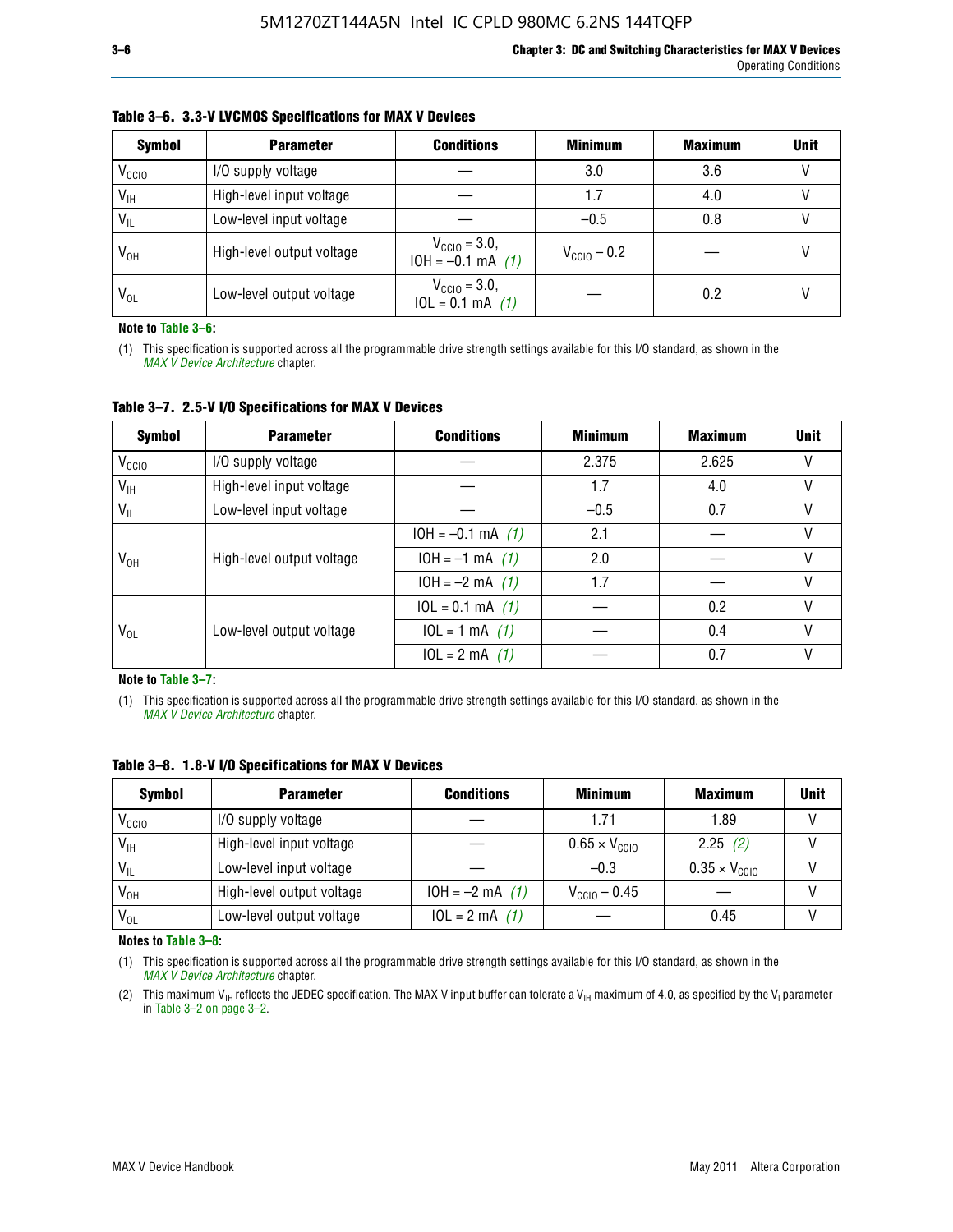#### **Table 3–9. 1.5-V I/O Specifications for MAX V Devices**

| <b>Symbol</b>     | <b>Parameter</b>          | <b>Conditions</b> | <b>Minimum</b>                | <b>Maximum</b>                | <b>Unit</b> |
|-------------------|---------------------------|-------------------|-------------------------------|-------------------------------|-------------|
| V <sub>CCIO</sub> | I/O supply voltage        |                   | 1.425                         | 1.575                         |             |
| $V_{IH}$          | High-level input voltage  |                   | $0.65 \times V_{\text{CC10}}$ | $V_{CGI0} + 0.3$ (2)          |             |
| $V_{IL}$          | Low-level input voltage   |                   | $-0.3$                        | $0.35 \times V_{\text{CC10}}$ |             |
| V <sub>OH</sub>   | High-level output voltage | $10H = -2 mA$ (1) | $0.75 \times V_{\text{CGI}0}$ |                               |             |
| $V_{OL}$          | Low-level output voltage  | $10L = 2 mA$ (1)  |                               | $0.25 \times V_{\text{CGI0}}$ |             |

**Notes to Table 3–9:**

(1) This specification is supported across all the programmable drive strength settings available for this I/O standard, as shown in the *[MAX V Device Architecture](http://www.altera.com/literature/hb/max-v/mv51002.pdf)* chapter.

(2) This maximum V<sub>IH</sub> reflects the JEDEC specification. The MAX V input buffer can tolerate a V<sub>IH</sub> maximum of 4.0, as specified by the V<sub>I</sub> parameter in Table 3–2 on page 3–2.

**Table 3–10. 1.2-V I/O Specifications for MAX V Devices**

| <b>Symbol</b>     | <b>Parameter</b>          | <b>Conditions</b> | <b>Minimum</b>               | <b>Maximum</b>                | <b>Unit</b> |
|-------------------|---------------------------|-------------------|------------------------------|-------------------------------|-------------|
| V <sub>CCIO</sub> | I/O supply voltage        |                   | 1.14                         | 1.26                          |             |
| $V_{IH}$          | High-level input voltage  |                   | $0.8 \times V_{\text{CCIO}}$ | $V_{\text{CC10}} + 0.3$       |             |
| $V_{IL}$          | Low-level input voltage   |                   | $-0.3$                       | $0.25 \times V_{\text{CCIO}}$ |             |
| V <sub>OH</sub>   | High-level output voltage | $10H = -2 mA$ (1) | $0.75 \times V_{\text{CCI}}$ |                               |             |
| $V_{OL}$          | Low-level output voltage  | $10L = 2 mA$ (1)  |                              | $0.25 \times V_{\text{CGI0}}$ |             |

#### **Note to Table 3–10:**

(1) This specification is supported across all the programmable drive strength settings available for this I/O standard, as shown in the *[MAX V Device Architecture](http://www.altera.com/literature/hb/max-v/mv51002.pdf)* chapter.

|  |  | Table 3–11. 3.3-V PCI Specifications for MAX V Devices (Note 1) |  |  |  |
|--|--|-----------------------------------------------------------------|--|--|--|
|--|--|-----------------------------------------------------------------|--|--|--|

| <b>Symbol</b>     | <b>Parameter</b>          | <b>Conditions</b>  | <b>Minimum</b>               | <b>Typical</b> | <b>Maximum</b>               | <b>Unit</b> |
|-------------------|---------------------------|--------------------|------------------------------|----------------|------------------------------|-------------|
| V <sub>CCIO</sub> | I/O supply voltage        |                    | 3.0                          | 3.3            | 3.6                          |             |
| $V_{IH}$          | High-level input voltage  |                    | $0.5 \times V_{\text{CCIO}}$ |                | $V_{\text{CC10}} + 0.5$      |             |
| $V_{IL}$          | Low-level input voltage   |                    | $-0.5$                       |                | $0.3 \times V_{\text{CC10}}$ |             |
| $V_{OH}$          | High-level output voltage | $10H = -500 \mu A$ | $0.9 \times V_{\text{CC10}}$ |                |                              |             |
| $V_{OL}$          | Low-level output voltage  | $10L = 1.5$ mA     |                              |                | $0.1 \times V_{\text{CC10}}$ |             |

**Note to Table 3–11:**

(1) 3.3-V PCI I/O standard is only supported in Bank 3 of the 5M1270Z and 5M2210Z devices.

#### **Table 3–12. LVDS Specifications for MAX V Devices** *(Note 1)*

| <b>Symbol</b> | <b>Parameter</b>                  | <b>Conditions</b> | <b>Minimum</b> | <b>Typical</b> | <b>Maximum</b> | Unit |
|---------------|-----------------------------------|-------------------|----------------|----------------|----------------|------|
| Vccio         | I/O supply voltage                |                   | 2.375          | 2.5            | 2.625          |      |
| $V_{OD}$      | Differential output voltage swing |                   | 247            |                | 600            | mV   |
| $V_{OS}$      | Output offset voltage             |                   | 1.125          | 1.25           | 1.375          |      |

**Note to Table 3–12:**

(1) Supports emulated LVDS output using a three-resistor network (LVDS\_E\_3R).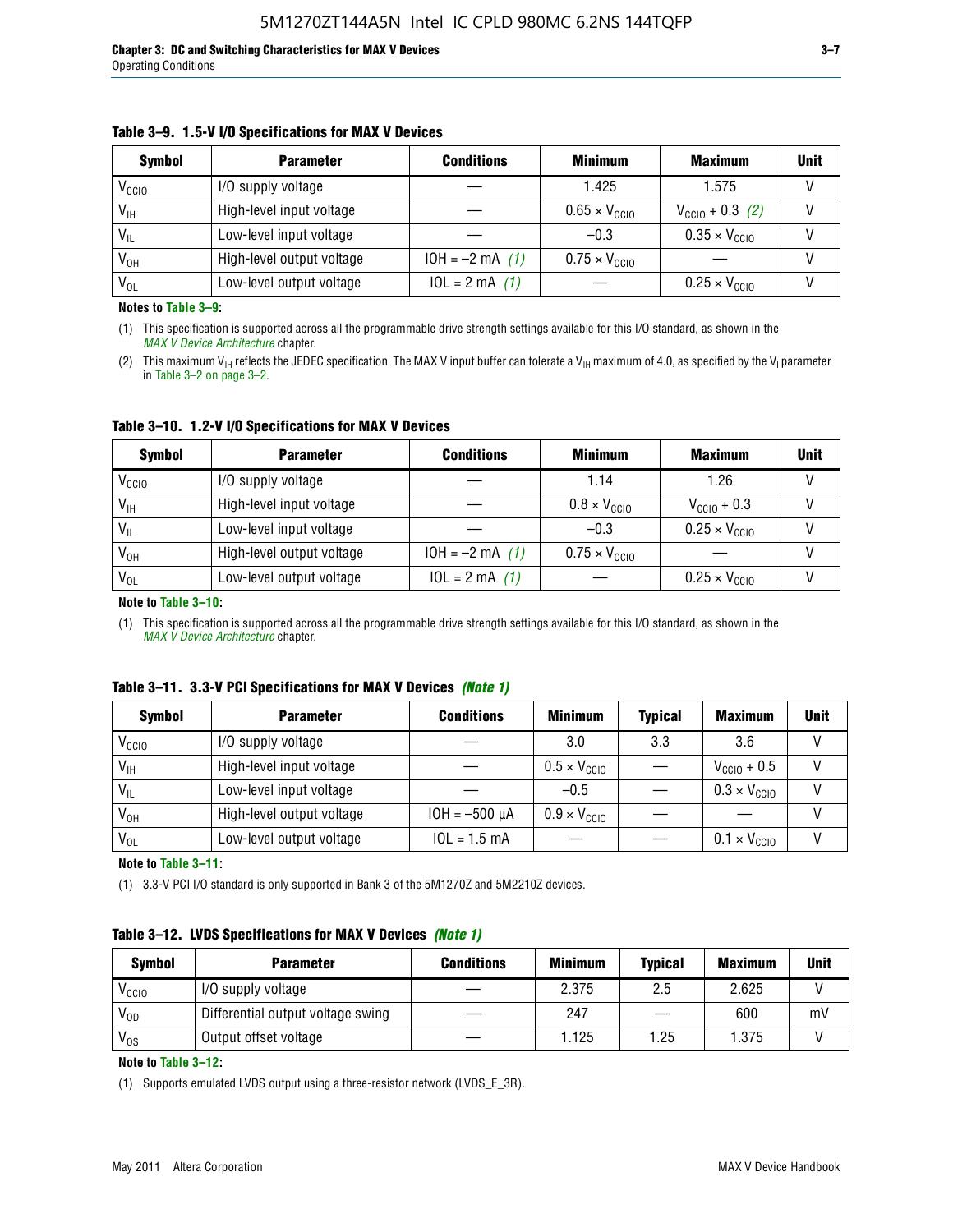| <b>Symbol</b>     | <b>Parameter</b>                  | <b>Conditions</b> | <b>Minimum</b> | <b>Typical</b> | <b>Maximum</b> | <b>Unit</b> |
|-------------------|-----------------------------------|-------------------|----------------|----------------|----------------|-------------|
| V <sub>CCIO</sub> | I/O supply voltage                |                   | 2.375          | 2.5            | 2.625          |             |
| $V_{OD}$          | Differential output voltage swing |                   | 247            |                | 600            | mV          |
| $V_{OS}$          | Output offset voltage             |                   | 1.125          | 1.25           | 1.375          |             |

#### **Table 3–13. RSDS Specifications for MAX V Devices** *(Note 1)*

**Note to Table 3–13:**

(1) Supports emulated RSDS output using a three-resistor network (RSDS\_E\_3R).

### **Bus Hold Specifications**

Table 3–14 lists the bus hold specifications for the MAX V device family.

**Table 3–14. Bus Hold Specifications for MAX V Devices**

|                            |                               | V <sub>ccio</sub> Level |            |       |            |            |            |       |            |       |            |             |
|----------------------------|-------------------------------|-------------------------|------------|-------|------------|------------|------------|-------|------------|-------|------------|-------------|
| <b>Parameter</b>           | <b>Conditions</b>             | 1.2V                    |            | 1.5V  |            | 1.8V       |            | 2.5V  |            | 3.3V  |            | <b>Unit</b> |
|                            |                               | Min                     | <b>Max</b> | Min   | <b>Max</b> | <b>Min</b> | <b>Max</b> | Min   | <b>Max</b> | Min   | <b>Max</b> |             |
| Low sustaining<br>current  | $V_{IN}$ > $V_{IL}$ (maximum) | 10                      |            | 20    |            | 30         |            | 50    |            | 70    |            | μA          |
| High sustaining<br>current | $V_{IN}$ < $V_{IH}$ (minimum) | $-10$                   |            | $-20$ |            | $-30$      |            | $-50$ |            | $-70$ |            | μA          |
| Low overdrive<br>current   | $0 V < V_{IN} < V_{CC10}$     |                         | 130        |       | 160        |            | 200        |       | 300        |       | 500        | μA          |
| High overdrive<br>current  | $0 V < V_{IN} < V_{CC10}$     |                         | $-130$     |       | $-160$     |            | $-200$     |       | $-300$     |       | $-500$     | μA          |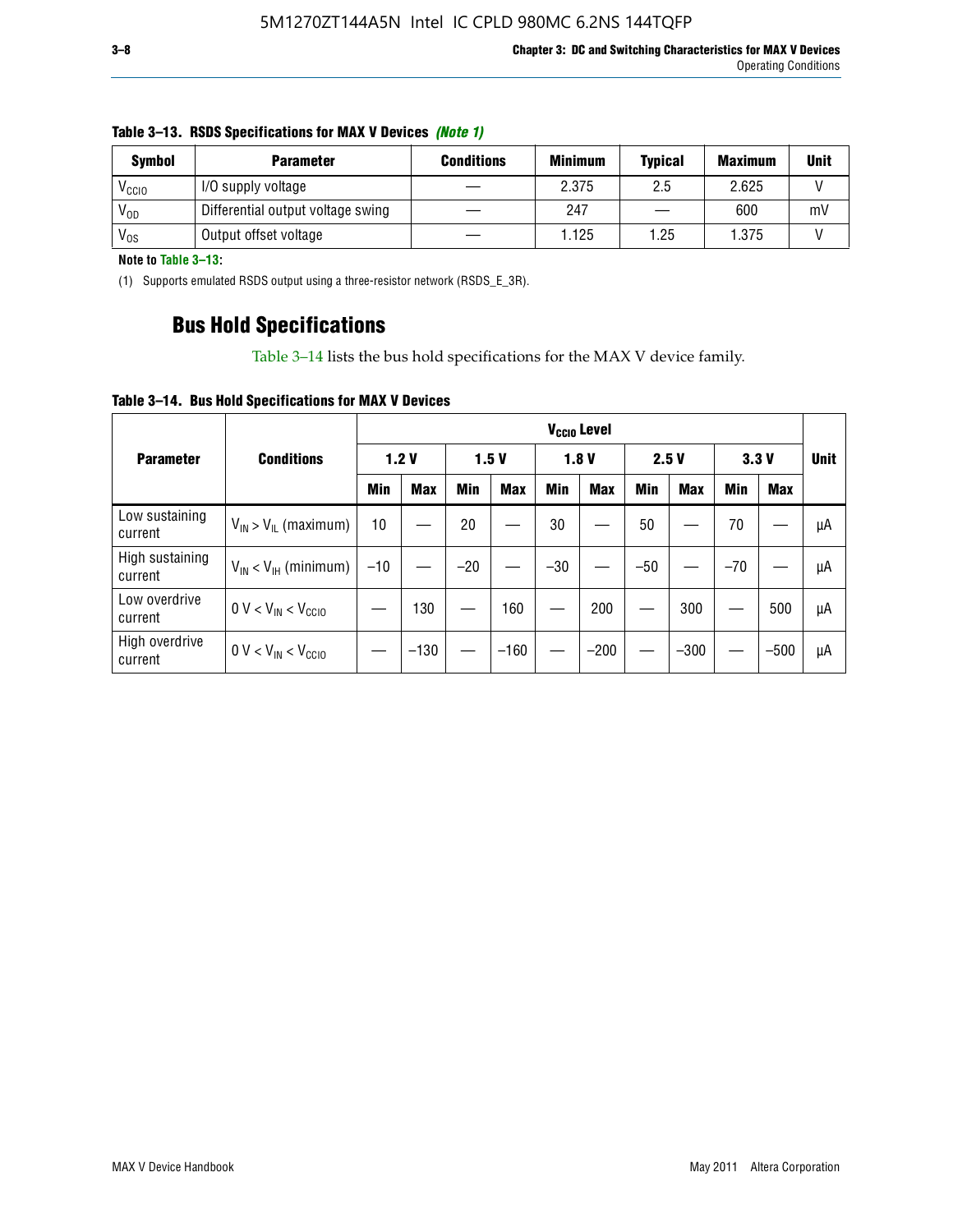**Chapter 3: DC and Switching Characteristics for MAX V Devices 3–9** Operating Conditions

### **Power-Up Timing**

Table 3–15 lists the power-up timing characteristics for the MAX V device family.

| Table 3-15. Power-Up Timing for MAX V Devices |  |
|-----------------------------------------------|--|
|-----------------------------------------------|--|

| <b>Symbol</b>       | <b>Parameter</b>             | <b>Device</b> | <b>Temperature Range</b>  | Min | <b>Typ</b> | <b>Max</b> | <b>Unit</b> |
|---------------------|------------------------------|---------------|---------------------------|-----|------------|------------|-------------|
|                     |                              | 5M40Z         | Commercial and industrial | —   |            | 200        | μs          |
|                     |                              |               | Extended                  |     |            | 300        | μs          |
|                     |                              | 5M80Z         | Commercial and industrial |     |            | 200        | μs          |
|                     |                              |               | Extended                  |     |            | 300        | μs          |
|                     |                              | 5M160Z        | Commercial and industrial |     |            | 200        | μs          |
|                     |                              |               | Extended                  |     |            | 300        | μs          |
|                     |                              | 5M240Z (2)    | Commercial and industrial |     |            | 200        | μs          |
|                     | The amount of time from      |               | Extended                  |     |            | 300        | μs          |
|                     | when minimum $V_{C CINT}$ is | 5M240Z (3)    | Commercial and industrial |     |            | 300        | μs          |
| t <sub>config</sub> | reached until the device     |               | Extended                  |     |            | 400        | μs          |
|                     | enters user mode $(1)$       | 5M570Z        | Commercial and industrial |     |            | 300        | μs          |
|                     |                              |               | Extended                  |     |            | 400        | μs          |
|                     |                              | 5M1270Z (4)   | Commercial and industrial |     |            | 300        | μs          |
|                     |                              |               | Extended                  |     |            | 400        | μs          |
|                     |                              | 5M1270Z (5)   | Commercial and industrial |     |            | 450        | μs          |
|                     |                              |               | Extended                  |     |            | 500        | μs          |
|                     |                              | 5M2210Z       | Commercial and industrial |     |            | 450        | μs          |
|                     |                              |               | Extended                  |     |            | 500        | μs          |

**Notes to Table 3–15:**

(1) For more information about power-on reset (POR) trigger voltage, refer to the *[Hot Socketing and Power-On Reset in MAX V Devices](http://www.altera.com/literature/hb/max-v/mv51004.pdf)* chapter.

(2) Not applicable to the T144 package of the 5M240Z device.

(3) Only applicable to the T144 package of the 5M240Z device.

(4) Not applicable to the F324 package of the 5M1270Z device.

(5) Only applicable to the F324 package of the 5M1270Z device.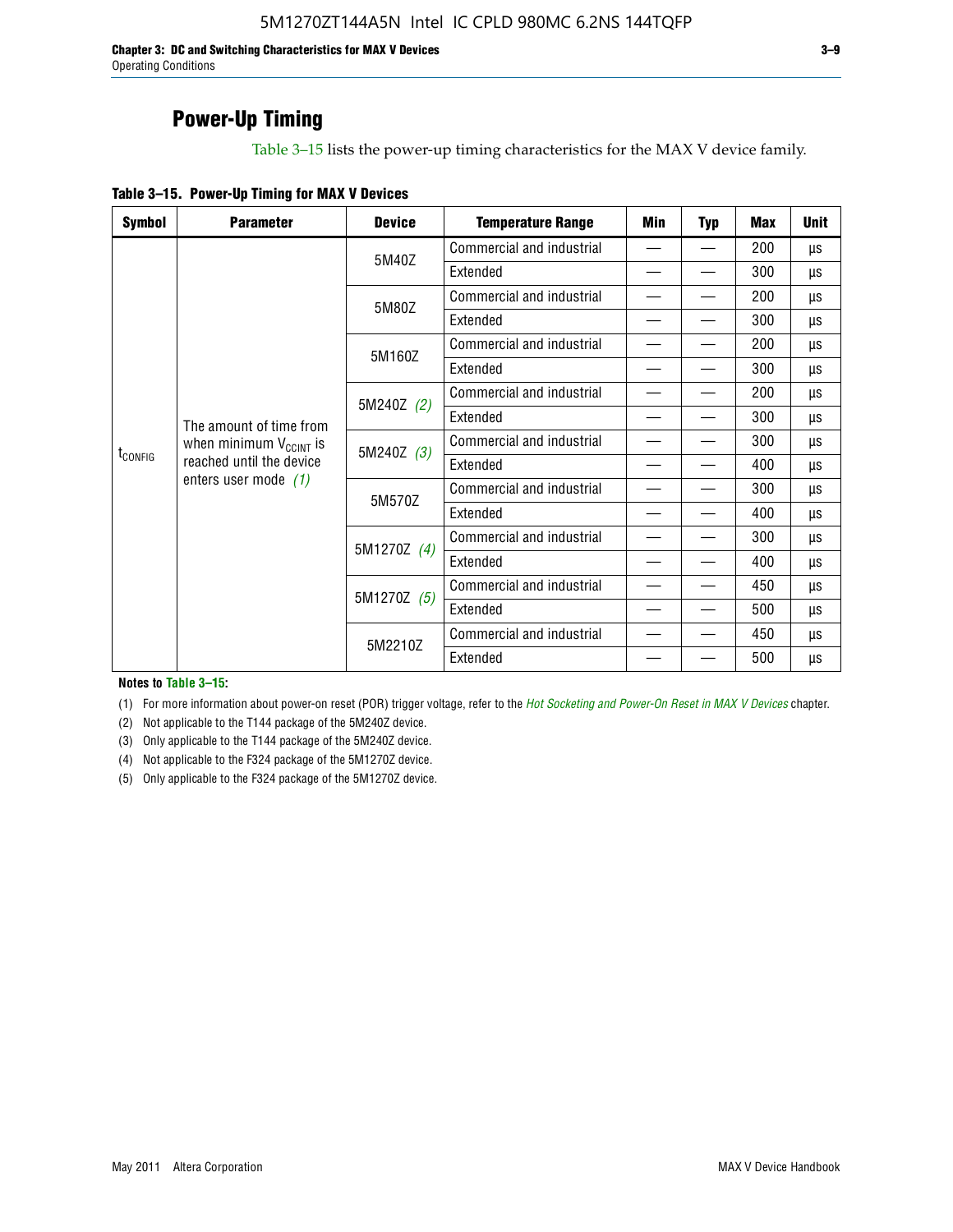### **Power Consumption**

You can use the Altera® PowerPlay Early Power Estimator and PowerPlay Power Analyzer to estimate the device power.

**For more information about these power analysis tools, refer to the** *PowerPlay Early**[Power Estimator for Altera CPLDs User Guide](http://www.altera.com/literature/ug/ug_epe_cpld.pdf)* and the *[PowerPlay Power Analysis](http://www.altera.com/literature/hb/qts/qts_qii53013.pdf)* chapter in volume 3 of the *Quartus II Handbook.*

### **Timing Model and Specifications**

MAX V devices timing can be analyzed with the Altera Quartus<sup>®</sup> II software, a variety of industry-standard EDA simulators and timing analyzers, or with the timing model shown in Figure 3–2.

MAX V devices have predictable internal delays that allow you to determine the worst-case timing of any design. The software provides timing simulation, point-to-point delay prediction, and detailed timing analysis for device-wide performance evaluation.



**Figure 3–2. Timing Model for MAX V Devices**

You can derive the timing characteristics of any signal path from the timing model and parameters of a particular device. You can calculate external timing parameters, which represent pin-to-pin timing delays, as the sum of the internal parameters.

**For more information, refer to** *[AN629: Understanding Timing in Altera CPLDs](http://www.altera.com/literature/an/an629.pdf)***.**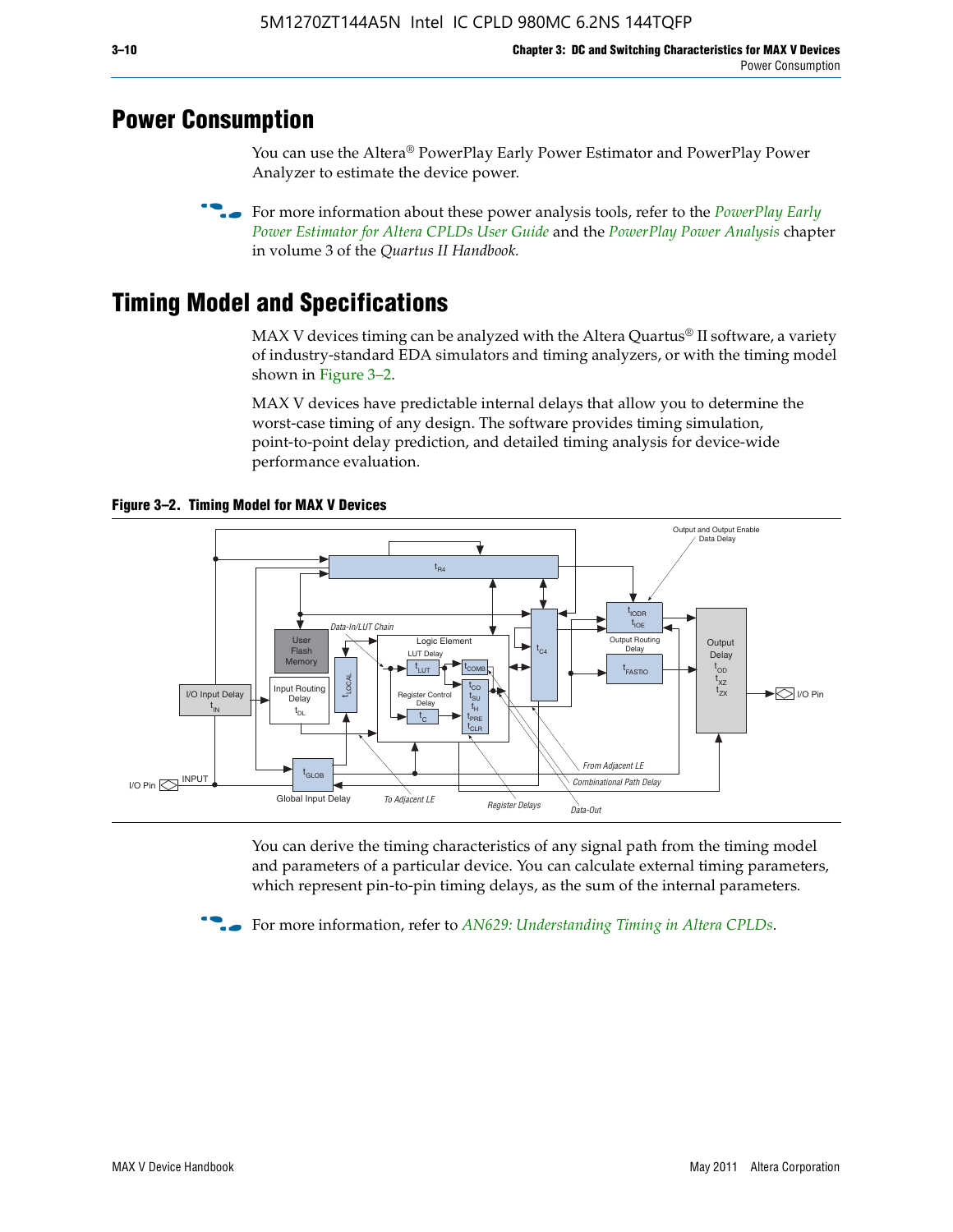### **Preliminary and Final Timing**

This section describes the performance, internal, external, and UFM timing specifications. All specifications are representative of the worst-case supply voltage and junction temperature conditions.

Timing models can have either preliminary or final status. The Quartus II software issues an informational message during the design compilation if the timing models are preliminary. Table 3–16 lists the status of the MAX V device timing models.

Preliminary status means the timing model is subject to change. Initially, timing numbers are created using simulation results, process data, and other known parameters. These tests are used to make the preliminary numbers as close to the actual timing parameters as possible.

Final timing numbers are based on actual device operation and testing. These numbers reflect the actual performance of the device under the worst-case voltage and junction temperature conditions.

| <b>Device</b> | <b>Final</b> |
|---------------|--------------|
| 5M40Z         |              |
| 5M80Z         |              |
| 5M160Z        |              |
| 5M240Z        |              |
| 5M570Z        |              |
| 5M1270Z       |              |
| 5M2210Z       |              |

**Table 3–16. Timing Model Status for MAX V Devices**

### **Performance**

Table 3–17 lists the MAX V device performance for some common designs. All performance values were obtained with the Quartus II software compilation of megafunctions.

**Table 3–17. Device Performance for MAX V Devices (Part 1 of 2)**

|                                |                                            |                       |            |                             | <b>Performance</b> |                                      |                 |             |            |  |  |
|--------------------------------|--------------------------------------------|-----------------------|------------|-----------------------------|--------------------|--------------------------------------|-----------------|-------------|------------|--|--|
| <b>Resource</b><br><b>Used</b> | <b>Design Size and</b><br><b>Function</b>  | <b>Resources Used</b> |            |                             |                    | 5M40Z/5M80Z/5M160Z/<br>5M240Z/5M570Z | 5M1270Z/5M2210Z | <b>Unit</b> |            |  |  |
|                                |                                            | Mode                  | <b>LEs</b> | <b>UFM</b><br><b>Blocks</b> | C4                 | C5, I5                               | C4              | C5, I5      |            |  |  |
|                                | 16-bit counter $(1)$                       |                       | 16         | 0                           | 184.1              | 118.3                                | 247.5           | 201.1       | <b>MHz</b> |  |  |
|                                | 64-bit counter $(1)$                       |                       | 64         | 0                           | 83.2               | 80.5                                 | 154.8           | 125.8       | <b>MHz</b> |  |  |
|                                | 16-to-1 multiplexer                        |                       | 11         | 0                           | 17.4               | 20.4                                 | 8.0             | 9.3         | ns         |  |  |
| LE                             | 32-to-1 multiplexer                        |                       | 24         | 0                           | 12.5               | 25.3                                 | 9.0             | 11.4        | ns         |  |  |
|                                | 16-bit XOR function                        |                       | 5          | 0                           | 9.0                | 16.1                                 | 6.6             | 8.2         | ns         |  |  |
|                                | 16-bit decoder with<br>single address line |                       | 5          | 0                           | 9.2                | 16.1                                 | 6.6             | 8.2         | ns         |  |  |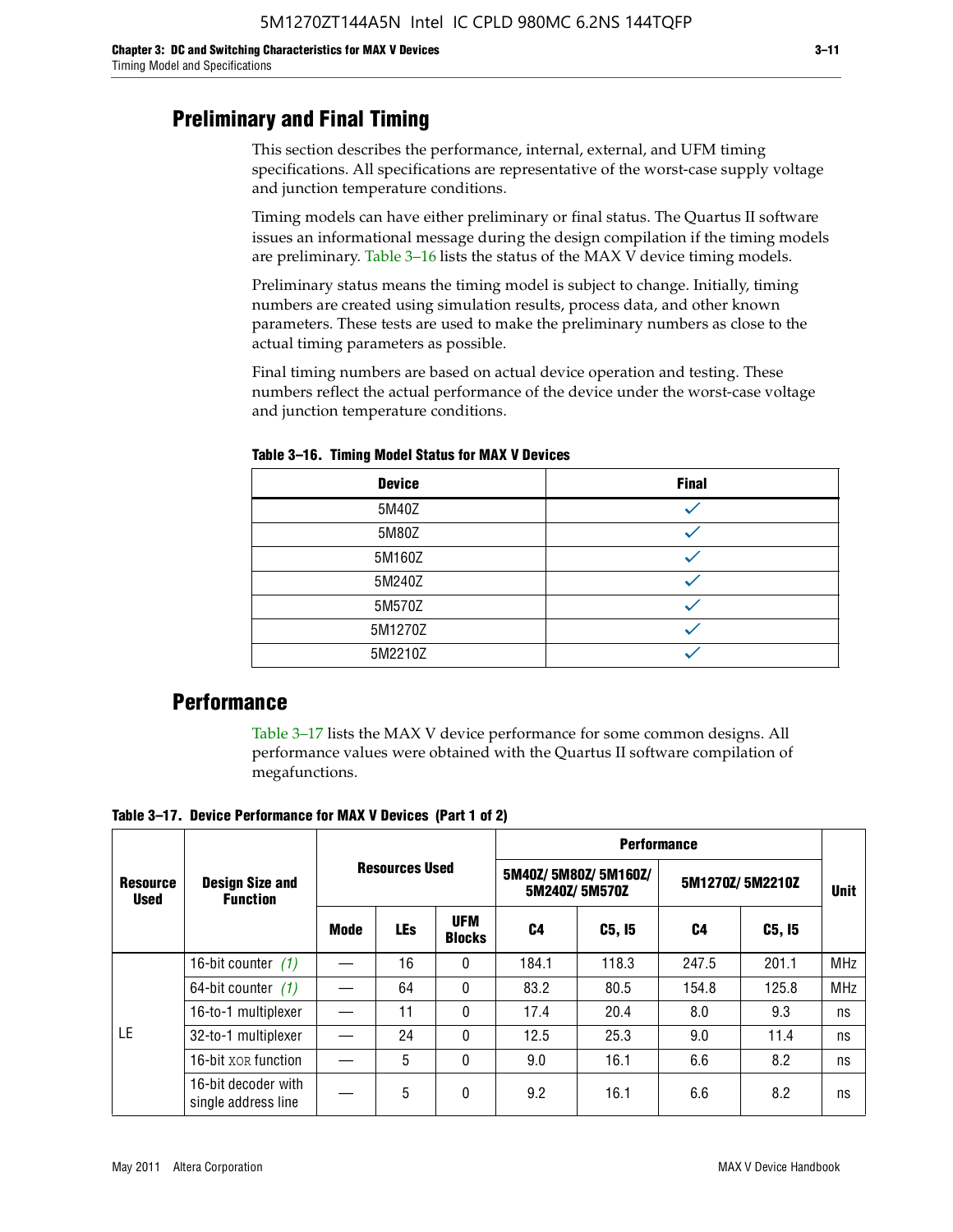|                                |                                           |                 |                       |                             | <b>Performance</b> |                                      |                 |             |            |  |  |
|--------------------------------|-------------------------------------------|-----------------|-----------------------|-----------------------------|--------------------|--------------------------------------|-----------------|-------------|------------|--|--|
| <b>Resource</b><br><b>Used</b> | <b>Design Size and</b><br><b>Function</b> |                 | <b>Resources Used</b> |                             |                    | 5M40Z/5M80Z/5M160Z/<br>5M240Z/5M570Z | 5M1270Z/5M2210Z | <b>Unit</b> |            |  |  |
|                                |                                           | <b>Mode</b>     | <b>LEs</b>            | <b>UFM</b><br><b>Blocks</b> | C <sub>4</sub>     | C5, I5                               | C4              | C5, I5      |            |  |  |
|                                | $512 \times 16$                           | None            | 3                     |                             | 10.0               | 10.0                                 | 10.0            | 10.0        | <b>MHz</b> |  |  |
|                                | $512 \times 16$                           | SPI<br>(2)      | 37                    |                             | 9.7                | 9.7                                  | 8.0             | 8.0         | <b>MHz</b> |  |  |
| UFM                            | $512 \times 8$                            | Parallel<br>(3) | 73                    |                             | (4)                | (4)                                  | (4)             | (4)         | MHz        |  |  |
|                                | $512 \times 16$                           | $l^2C$<br>(3)   | 142                   |                             | (5)<br>100         | 100 $(5)$                            | 100 $(5)$       | 100 $(5)$   | kHz        |  |  |

### **Table 3–17. Device Performance for MAX V Devices (Part 2 of 2)**

**Notes to Table 3–17:**

(1) This design is a binary loadable up counter.

(2) This design is configured for read-only operation in Extended mode. Read and write ability increases the number of logic elements (LEs) used.

(3) This design is configured for read-only operation. Read and write ability increases the number of LEs used.

(4) This design is asynchronous.

(5) The I2C megafunction is verified in hardware up to 100-kHz serial clock line rate.

### **Internal Timing Parameters**

Internal timing parameters are specified on a speed grade basis independent of device density. Table 3–18 through Table 3–25 on page 3–19 list the MAX V device internal timing microparameters for LEs, input/output elements (IOEs), UFM blocks, and MultiTrack interconnects.

For more information about each internal timing microparameters symbol, refer to *[AN629: Understanding Timing in Altera CPLDs](http://www.altera.com/literature/an/an629.pdf)*.

|                   |                                               |            | 5M40Z/ 5M80Z/ 5M160Z/ | 5M240Z/5M570Z |            | 5M1270Z/5M2210Z |            |              |     |             |
|-------------------|-----------------------------------------------|------------|-----------------------|---------------|------------|-----------------|------------|--------------|-----|-------------|
| <b>Symbol</b>     | <b>Parameter</b>                              |            | C4                    | C5, I5        |            | C4              |            | C5, I5       |     | <b>Unit</b> |
|                   |                                               | <b>Min</b> | Max                   | Min           | <b>Max</b> | Min             | <b>Max</b> | Min          | Max |             |
| $t_{LUT}$         | LE combinational look-up<br>table (LUT) delay |            | 1,215                 |               | 2,247      |                 | 742        |              | 914 | ps          |
| t <sub>COMB</sub> | Combinational path delay                      |            | 243                   |               | 309        |                 | 192        |              | 236 | ps          |
| $t_{CLR}$         | LE register clear delay                       | 401        |                       | 545           |            | 309             |            | 381          |     | ps          |
| t <sub>PRE</sub>  | LE register preset delay                      | 401        |                       | 545           |            | 309             |            | 381          |     | ps          |
| $t_{\text{SU}}$   | LE register setup time<br>before clock        | 260        |                       | 321           |            | 271             |            | 333          |     | ps          |
| $t_{H}$           | LE register hold time<br>after clock          | 0          |                       | $\mathbf{0}$  |            | 0               |            | $\mathbf{0}$ |     | ps          |
| $t_{\rm CO}$      | LE register<br>clock-to-output delay          |            | 380                   |               | 494        |                 | 305        |              | 376 | ps          |

**Table 3–18. LE Internal Timing Microparameters for MAX V Devices (Part 1 of 2)**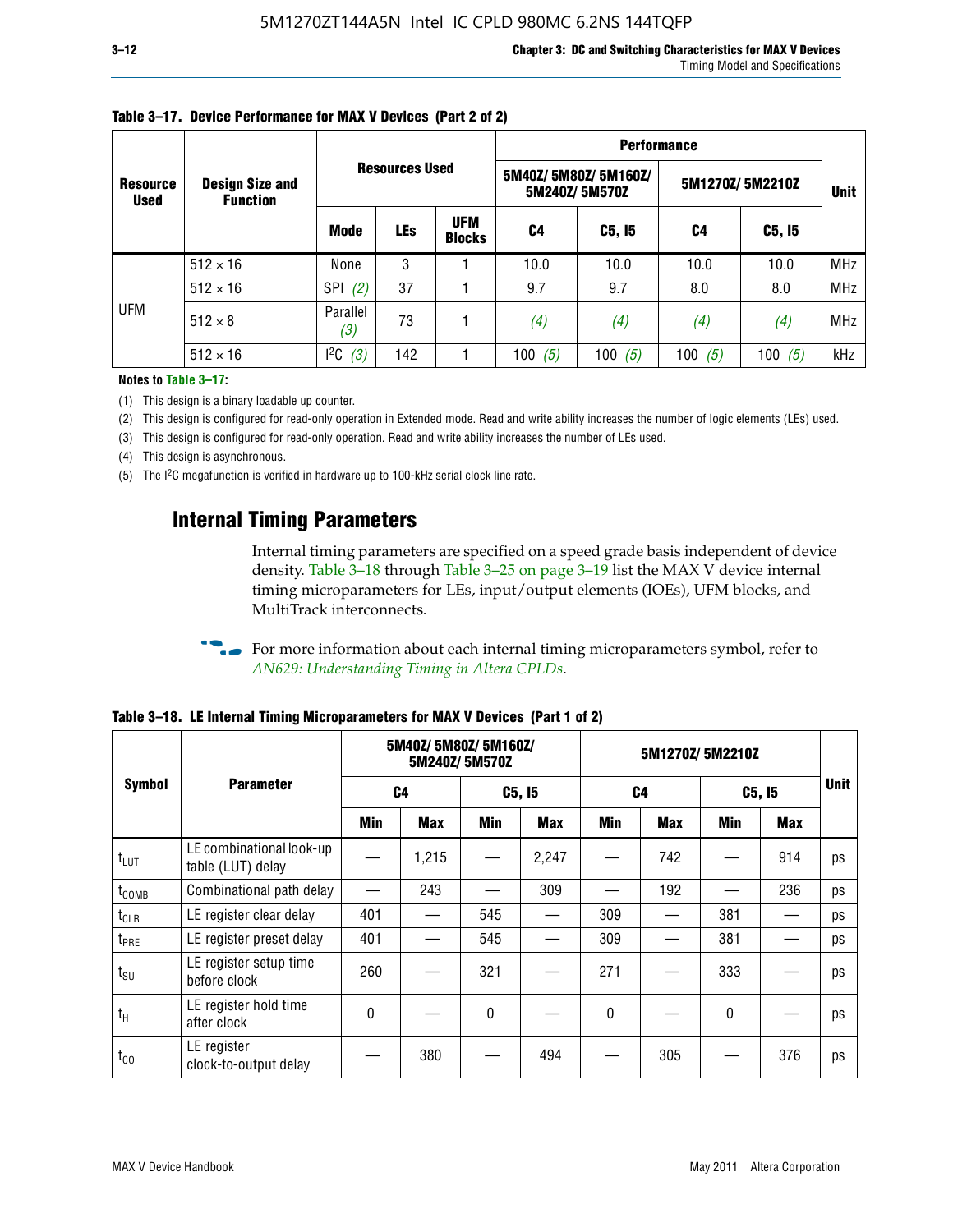| <b>Symbol</b>      |                                   |     | 5M40Z/ 5M80Z/ 5M160Z/<br>5M240Z/5M570Z |            |               | 5M1270Z/5M2210Z |            |     |            |             |
|--------------------|-----------------------------------|-----|----------------------------------------|------------|---------------|-----------------|------------|-----|------------|-------------|
|                    | <b>Parameter</b>                  | C4  |                                        |            | <b>C5, 15</b> |                 | C4         |     | C5, I5     | <b>Unit</b> |
|                    |                                   | Min | Max                                    | <b>Min</b> | <b>Max</b>    | <b>Min</b>      | <b>Max</b> | Min | <b>Max</b> |             |
| t <sub>CLKHL</sub> | Minimum clock high or<br>low time | 253 |                                        | 339        |               | 216             |            | 266 |            | <b>DS</b>   |
| $t_c$              | Register control delay            |     | ,356                                   |            | 1,741         |                 | 1,114      |     | 1,372      | <b>DS</b>   |

#### **Table 3–18. LE Internal Timing Microparameters for MAX V Devices (Part 2 of 2)**

#### **Table 3–19. IOE Internal Timing Microparameters for MAX V Devices**

|                     | <b>Parameter</b>                                               |                | 5M40Z/ 5M80Z/ 5M160Z/ | 5M240Z/5M570Z |            | 5M1270Z/5M2210Z |            |            |       |             |
|---------------------|----------------------------------------------------------------|----------------|-----------------------|---------------|------------|-----------------|------------|------------|-------|-------------|
| <b>Symbol</b>       |                                                                | C <sub>4</sub> |                       | C5, I5        |            | C <sub>4</sub>  |            | C5, I5     |       | <b>Unit</b> |
|                     |                                                                | Min            | Max                   | <b>Min</b>    | <b>Max</b> | <b>Min</b>      | <b>Max</b> | <b>Min</b> | Max   |             |
| $t_{\text{FAST10}}$ | Data output delay from<br>adjacent LE to I/O block             |                | 170                   |               | 428        |                 | 207        |            | 254   | ps          |
| $t_{IN}$            | I/O input pad and buffer<br>delay                              |                | 907                   |               | 986        |                 | 920        |            | 1,132 | ps          |
| $t_{GLOB}$ (1)      | I/O input pad and buffer<br>delay used as global<br>signal pin |                | 2,261                 |               | 3,322      |                 | 1,974      |            | 2,430 | ps          |
| $t_{\text{IOE}}$    | Internally generated<br>output enable delay                    |                | 530                   |               | 1,410      |                 | 374        |            | 460   | ps          |
| $t_{DL}$            | Input routing delay                                            |                | 318                   |               | 509        |                 | 291        |            | 358   | ps          |
| $t_{OD}$ (2)        | Output delay buffer and<br>pad delay                           |                | 1,319                 |               | 1,543      |                 | 1,383      |            | 1,702 | ps          |
| $t_{XZ}$ (3)        | Output buffer disable<br>delay                                 |                | 1,045                 |               | 1,276      |                 | 982        |            | 1,209 | ps          |
| $t_{ZX}$ (4)        | Output buffer enable<br>delay                                  |                | 1,160                 |               | 1,353      |                 | 1,303      |            | 1,604 | ps          |

#### **Notes to Table 3–19:**

(1) Delay numbers for t<sub>GLOB</sub> differ for each device density and speed grade. The delay numbers for t<sub>GLOB</sub>, shown in Table 3-19, are based on a 5M240Z device target.

(2) For more information about delay adders associated with different I/O standards, drive strengths, and slew rates, refer to Table 3–34 on page 3–24 and Table 3–35 on page 3–25.

(3) For more information about  $t_{XZ}$  delay adders associated with different I/O standards, drive strengths, and slew rates, refer to Table 3-22 on page 3–15 and Table 3–23 on page 3–15.

(4) For more information about t<sub>zx</sub> delay adders associated with different I/O standards, drive strengths, and slew rates, refer to Table 3–20 on<br>page 3–14 and Table 3–21 on page 3–14.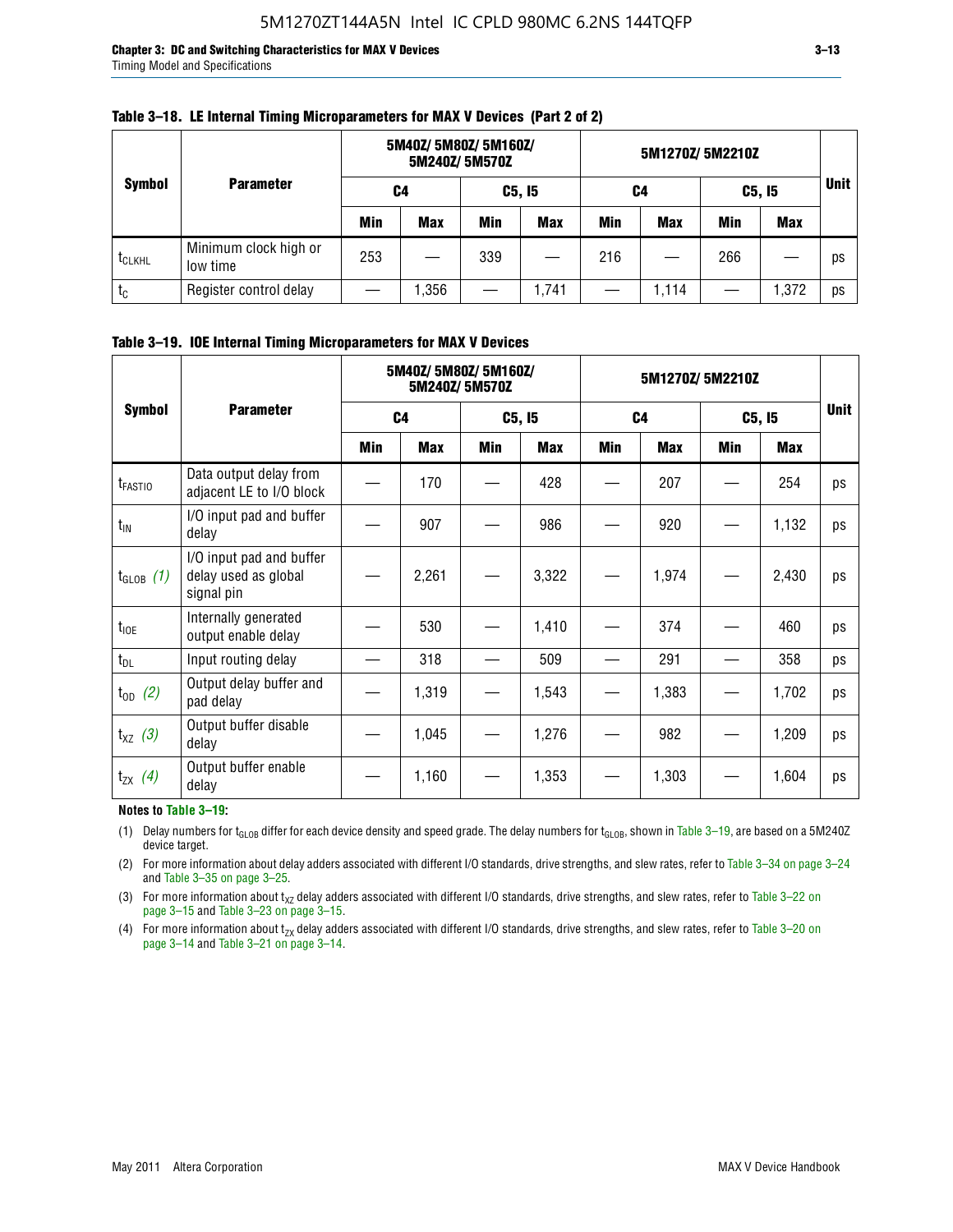Table 3–20 through Table 3–23 list the adder delays for  $t_{ZX}$  and  $t_{XZ}$  microparameters when using an I/O standard other than 3.3-V LVTTL with 16 mA drive strength.

|  |  |  | Table 3–20. $t_{zx}$ IOE Microparameter Adders for Fast Slew Rate for MAX V Devices |
|--|--|--|-------------------------------------------------------------------------------------|
|--|--|--|-------------------------------------------------------------------------------------|

|                 |                  | 5M40Z/ 5M80Z/ 5M160Z/<br>5M240Z/5M570Z |              |        |            |                | 5M1270Z/5M2210Z |        |              |             |
|-----------------|------------------|----------------------------------------|--------------|--------|------------|----------------|-----------------|--------|--------------|-------------|
| <b>Standard</b> |                  | C <sub>4</sub>                         |              | C5, I5 |            | C <sub>4</sub> |                 | C5, I5 |              | <b>Unit</b> |
|                 |                  | Min                                    | <b>Max</b>   | Min    | <b>Max</b> | Min            | <b>Max</b>      | Min    | <b>Max</b>   |             |
| 3.3-V LVTTL     | 16 mA            |                                        | 0            |        | 0          |                | $\mathbf{0}$    |        | 0            | ps          |
|                 | 8 mA             |                                        | 72           |        | 74         |                | 101             |        | 125          | ps          |
| 3.3-V LVCMOS    | 8 mA             |                                        | $\mathbf{0}$ |        | 0          |                | $\mathbf{0}$    |        | $\mathbf{0}$ | ps          |
|                 | 4 mA             |                                        | 72           |        | 74         |                | 101             |        | 125          | ps          |
| 2.5-V LVTTL /   | 14 mA            |                                        | 126          |        | 127        |                | 155             |        | 191          | ps          |
| <b>LVCMOS</b>   | 7 mA             |                                        | 196          |        | 197        |                | 545             |        | 671          | ps          |
| 1.8-V LVTTL /   | 6 mA             |                                        | 608          |        | 610        |                | 721             |        | 888          | ps          |
| <b>LVCMOS</b>   | 3 mA             |                                        | 681          |        | 685        |                | 2012            |        | 2477         | ps          |
| 1.5-V LVCMOS    | 4 mA             |                                        | 1162         |        | 1157       |                | 1590            |        | 1957         | ps          |
|                 | 2 mA             |                                        | 1245         |        | 1244       |                | 3269            |        | 4024         | ps          |
| 1.2-V LVCMOS    | 3 <sub>m</sub> A |                                        | 1889         |        | 1856       |                | 2860            |        | 3520         | ps          |
| 3.3-V PCI       | 20 mA            |                                        | 72           |        | 74         |                | $-18$           |        | $-22$        | ps          |
| <b>LVDS</b>     |                  |                                        | 126          |        | 127        |                | 155             |        | 191          | ps          |
| <b>RSDS</b>     |                  |                                        | 126          |        | 127        |                | 155             |        | 191          | ps          |

| Table 3–21. $t_{zx}$ IOE Microparameter Adders for Slow Slew Rate for MAX V Devices |  |  |  |
|-------------------------------------------------------------------------------------|--|--|--|
|-------------------------------------------------------------------------------------|--|--|--|

|                 |                  | 5M40Z/5M80Z/5M160Z/<br>5M240Z/5M570Z |            |                                 |        |                               | 5M1270Z/5M2210Z |        |        |             |
|-----------------|------------------|--------------------------------------|------------|---------------------------------|--------|-------------------------------|-----------------|--------|--------|-------------|
| <b>Standard</b> |                  | C <sub>4</sub>                       |            | C5, I5                          |        | C <sub>4</sub>                |                 | C5, I5 |        | <b>Unit</b> |
|                 |                  | Min                                  | <b>Max</b> | Min                             | Max    | <b>Min</b>                    | <b>Max</b>      | Min    | Max    |             |
| 3.3-V LVTTL     | 16 mA            |                                      | 5,951      |                                 | 6,063  |                               | 6,012           |        | 5,743  | ps          |
|                 | 8 mA             |                                      | 6,534      | $\hspace{0.1mm}-\hspace{0.1mm}$ | 6,662  | —                             | 8,785           |        | 8,516  | ps          |
|                 | 8 mA             |                                      | 5,951      |                                 | 6,063  |                               | 6,012           |        | 5,743  | ps          |
| 3.3-V LVCMOS    | 4 mA             |                                      | 6,534      |                                 | 6,662  |                               | 8,785           |        | 8,516  | ps          |
| 2.5-V LVTTL /   | $14 \text{ mA}$  |                                      | 9,110      |                                 | 9,237  |                               | 10,072          |        | 9,803  | ps          |
| <b>LVCMOS</b>   | 7 mA             |                                      | 9,830      | —                               | 9,977  | —                             | 12,945          |        | 12,676 | ps          |
| 1.8-V LVTTL /   | 6 mA             |                                      | 21,800     |                                 | 21,787 |                               | 21,185          |        | 20,916 | ps          |
| <b>LVCMOS</b>   | 3 mA             |                                      | 23,020     | $\hspace{0.05cm}$               | 23,037 | $\overbrace{\phantom{12333}}$ | 24,597          |        | 24,328 | ps          |
|                 | 4 mA             |                                      | 39,120     |                                 | 39,067 |                               | 34,517          |        | 34,248 | ps          |
| 1.5-V LVCMOS    | 2 mA             |                                      | 40,670     |                                 | 40,617 |                               | 39,717          |        | 39,448 | ps          |
| 1.2-V LVCMOS    | 3 <sub>m</sub> A |                                      | 69,505     |                                 | 70,461 |                               | 55,800          |        | 55,531 | ps          |
| 3.3-V PCI       | 20 mA            |                                      | 6,534      |                                 | 6,662  |                               | 35              |        | 44     | ps          |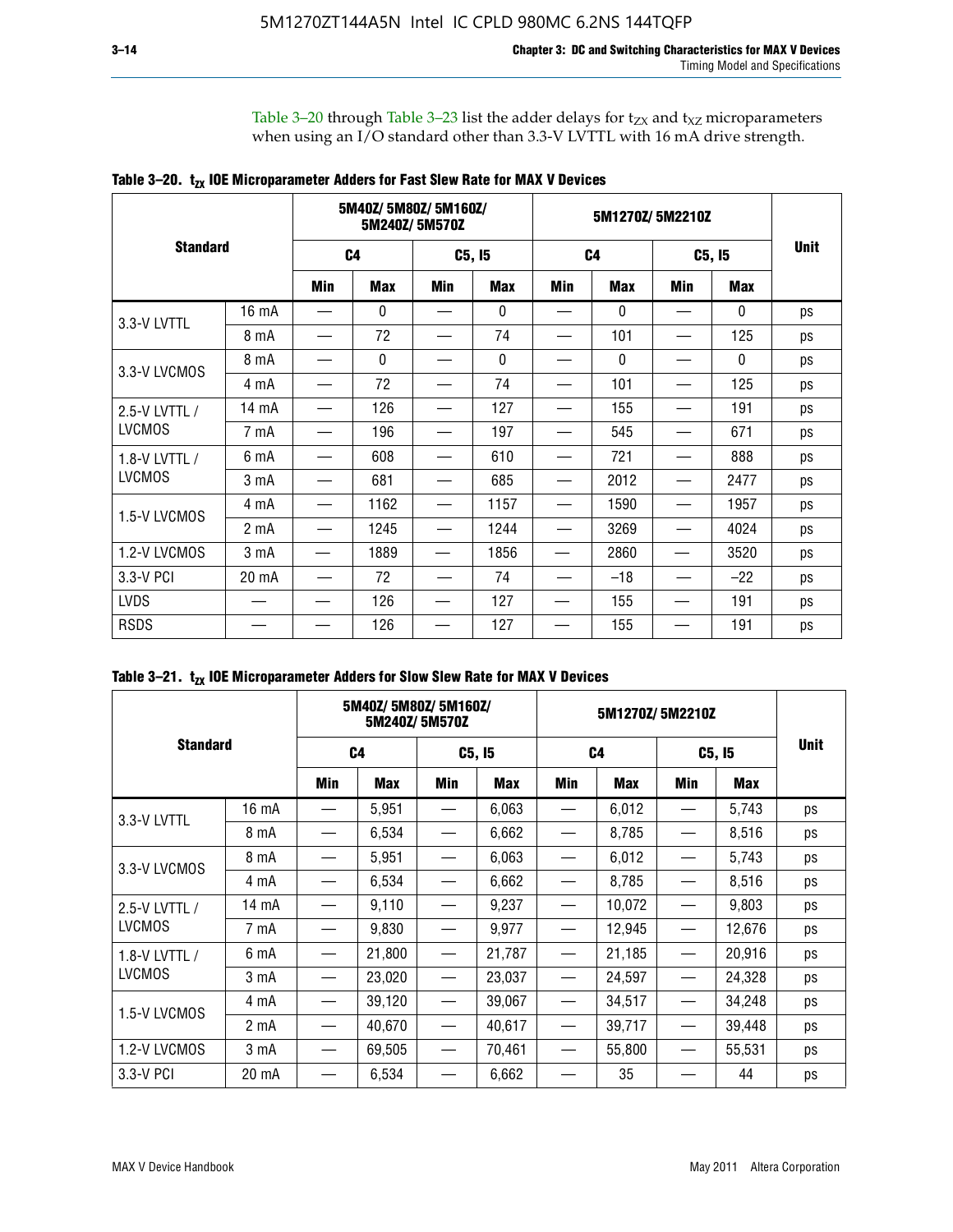**Chapter 3: DC and Switching Characteristics for MAX V Devices 3–15** Timing Model and Specifications

|                 |                  | 5M40Z/5M80Z/5M160Z/<br>5M240Z/5M570Z |              |            |              |                | 5M1270Z/5M2210Z |            |              |             |  |
|-----------------|------------------|--------------------------------------|--------------|------------|--------------|----------------|-----------------|------------|--------------|-------------|--|
| <b>Standard</b> |                  | C <sub>4</sub>                       |              | C5, I5     |              | C <sub>4</sub> |                 | C5, I5     |              | <b>Unit</b> |  |
|                 |                  | <b>Min</b>                           | <b>Max</b>   | <b>Min</b> | <b>Max</b>   | <b>Min</b>     | <b>Max</b>      | <b>Min</b> | <b>Max</b>   |             |  |
| 3.3-V LVTTL     | 16 mA            |                                      | $\mathbf{0}$ |            | $\mathbf{0}$ |                | $\mathbf{0}$    |            | $\mathbf{0}$ | ps          |  |
|                 | 8 mA             |                                      | $-69$        |            | $-69$        |                | $-74$           |            | $-91$        | ps          |  |
| 3.3-V LVCMOS    | 8 mA             |                                      | 0            |            | 0            |                | $\mathbf{0}$    |            | $\mathbf 0$  | ps          |  |
|                 | 4 mA             |                                      | $-69$        |            | $-69$        |                | $-74$           |            | $-91$        | ps          |  |
| 2.5-V LVTTL /   | 14 mA            |                                      | $-7$         |            | $-10$        |                | $-46$           |            | $-56$        | ps          |  |
| <b>LVCMOS</b>   | 7 mA             |                                      | -66          |            | $-69$        |                | $-82$           |            | $-101$       | ps          |  |
| 1.8-V LVTTL /   | 6 mA             |                                      | 45           |            | 37           |                | $-7$            |            | $-8$         | ps          |  |
| <b>LVCMOS</b>   | 3 mA             |                                      | 34           |            | 25           |                | 119             |            | 147          | ps          |  |
| 1.5-V LVCMOS    | 4 mA             |                                      | 166          |            | 155          |                | 339             |            | 418          | ps          |  |
|                 | 2 <sub>m</sub> A |                                      | 190          |            | 179          |                | 464             |            | 571          | ps          |  |
| 1.2-V LVCMOS    | 3 <sub>m</sub> A |                                      | 300          |            | 283          |                | 817             | —          | 1,006        | ps          |  |
| 3.3-V PCI       | 20 mA            |                                      | $-69$        |            | $-69$        |                | 80              |            | 99           | ps          |  |
| <b>LVDS</b>     |                  |                                      | $-7$         |            | $-10$        |                | $-46$           |            | $-56$        | ps          |  |
| <b>RSDS</b>     |                  |                                      | $-7$         |            | $-10$        |                | $-46$           |            | $-56$        | ps          |  |

### Table 3-22. t<sub>xz</sub> IOE Microparameter Adders for Fast Slew Rate for MAX V Devices

|                 |                  |                | 5M40Z/5M80Z/5M160Z/ | 5M240Z/5M570Z |            |                | 5M1270Z/5M2210Z |            |            |             |
|-----------------|------------------|----------------|---------------------|---------------|------------|----------------|-----------------|------------|------------|-------------|
| <b>Standard</b> |                  | C <sub>4</sub> |                     | C5, I5        |            | C <sub>4</sub> |                 | C5, I5     |            | <b>Unit</b> |
|                 |                  | Min            | <b>Max</b>          | Min           | <b>Max</b> | Min            | <b>Max</b>      | <b>Min</b> | <b>Max</b> |             |
|                 | 16 mA            |                | 171                 |               | 174        | —              | 73              |            | $-132$     | ps          |
| 3.3-V LVTTL     | 8 mA             |                | 112                 |               | 116        |                | 758             |            | 553        | ps          |
| 3.3-V LVCMOS    | 8 mA             |                | 171                 |               | 174        |                | 73              |            | $-132$     | ps          |
|                 | 4 mA             |                | 112                 |               | 116        |                | 758             |            | 553        | ps          |
| 2.5-V LVTTL /   | 14 mA            |                | 213                 |               | 213        |                | 32              |            | $-173$     | ps          |
| <b>LVCMOS</b>   | 7 mA             |                | 166                 |               | 166        |                | 714             |            | 509        | ps          |
| 1.8-V LVTTL /   | 6 mA             |                | 441                 |               | 438        |                | 96              |            | $-109$     | ps          |
| <b>LVCMOS</b>   | 3 mA             |                | 496                 |               | 494        |                | 963             |            | 758        | ps          |
|                 | 4 mA             |                | 765                 |               | 755        |                | 238             |            | 33         | ps          |
| 1.5-V LVCMOS    | 2 <sub>m</sub> A |                | 903                 |               | 897        |                | 1,319           |            | 1,114      | ps          |
| 1.2-V LVCMOS    | 3 <sub>m</sub> A |                | 1,159               | —             | 1,130      | —              | 400             |            | 195        | ps          |
| 3.3-V PCI       | 20 mA            |                | 112                 |               | 116        |                | 303             |            | 373        | ps          |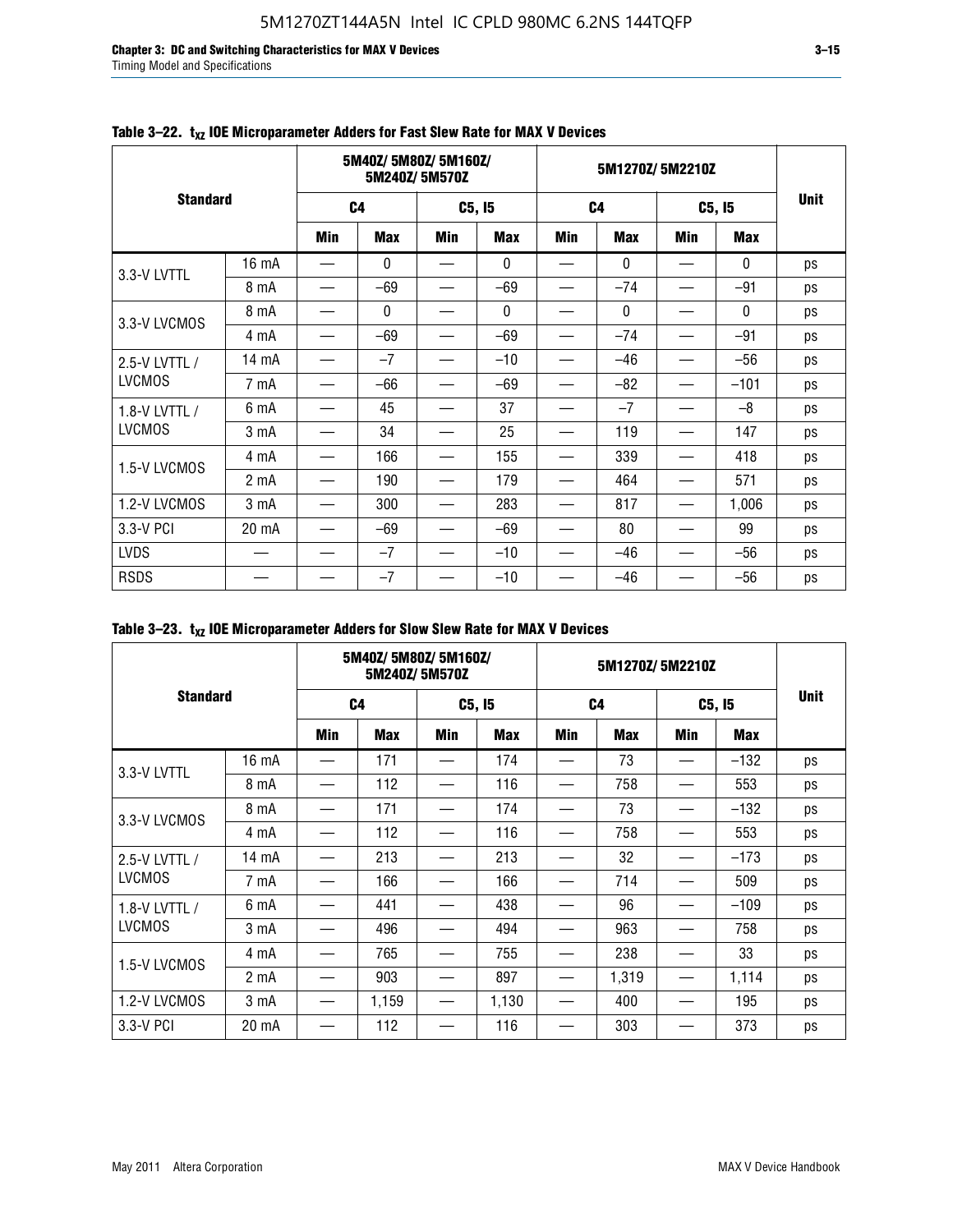**1 The default slew rate setting for MAX V devices in the Quartus II design software is**  $^{\prime\prime}$  fast".

|                              |                                                                                           | 5M40Z/ 5M80Z/ 5M160Z/<br>5M240Z/5M570Z |                |            |            |            | 5M1270Z/5M2210Z |            |            |             |  |
|------------------------------|-------------------------------------------------------------------------------------------|----------------------------------------|----------------|------------|------------|------------|-----------------|------------|------------|-------------|--|
| <b>Symbol</b>                | <b>Parameter</b>                                                                          |                                        | C <sub>4</sub> |            | C5, I5     |            | C <sub>4</sub>  |            | C5, I5     | <b>Unit</b> |  |
|                              |                                                                                           | <b>Min</b>                             | <b>Max</b>     | <b>Min</b> | <b>Max</b> | <b>Min</b> | <b>Max</b>      | <b>Min</b> | <b>Max</b> |             |  |
| $t_{\scriptsize\text{ACLK}}$ | Address register clock<br>period                                                          | 100                                    |                | 100        |            | 100        |                 | 100        |            | ns          |  |
| $t_{ASU}$                    | Address register shift<br>signal setup to address<br>register clock                       | 20                                     |                | 20         |            | 20         |                 | 20         |            | ns          |  |
| $t_{AH}$                     | Address register shift<br>signal hold to address<br>register clock                        | 20                                     |                | 20         |            | 20         |                 | 20         |            | ns          |  |
| $t_{\text{ADS}}$             | Address register data in<br>setup to address register<br>clock                            | 20                                     |                | 20         |            | 20         |                 | 20         |            | ns          |  |
| t <sub>ADH</sub>             | Address register data in<br>hold from address<br>register clock                           | 20                                     |                | 20         |            | 20         |                 | 20         |            | ns          |  |
| $t_{DCLK}$                   | Data register clock period                                                                | 100                                    |                | 100        |            | 100        |                 | 100        |            | ns          |  |
| $t_{DSS}$                    | Data register shift signal<br>setup to data register<br>clock                             | 60                                     |                | 60         |            | 60         |                 | 60         |            | ns          |  |
| $t_{DSH}$                    | Data register shift signal<br>hold from data register<br>clock                            | 20                                     |                | 20         |            | 20         |                 | 20         |            | ns          |  |
| $t_{\text{DDS}}$             | Data register data in<br>setup to data register<br>clock                                  | 20                                     |                | 20         |            | 20         |                 | 20         |            | ns          |  |
| $t_{DDH}$                    | Data register data in hold<br>from data register clock                                    | 20                                     |                | 20         |            | 20         |                 | 20         |            | ns          |  |
| $t_{DP}$                     | Program signal to data<br>clock hold time                                                 | $\pmb{0}$                              |                | $\pmb{0}$  |            | 0          |                 | $\pmb{0}$  |            | ns          |  |
| $t_{PB}$                     | Maximum delay between<br>program rising edge to<br>UFM busy signal rising<br>edge         |                                        | 960            |            | 960        |            | 960             |            | 960        | ns          |  |
| $t_{\mathsf{BP}}$            | Minimum delay allowed<br>from UFM busy signal<br>going low to program<br>signal going low | 20                                     |                | 20         |            | 20         |                 | 20         |            | ns          |  |
| t <sub>PPMX</sub>            | Maximum length of busy<br>pulse during a program                                          |                                        | 100            |            | 100        |            | 100             |            | 100        | μs          |  |

### **Table 3–24. UFM Block Internal Timing Microparameters for MAX V Devices (Part 1 of 2)**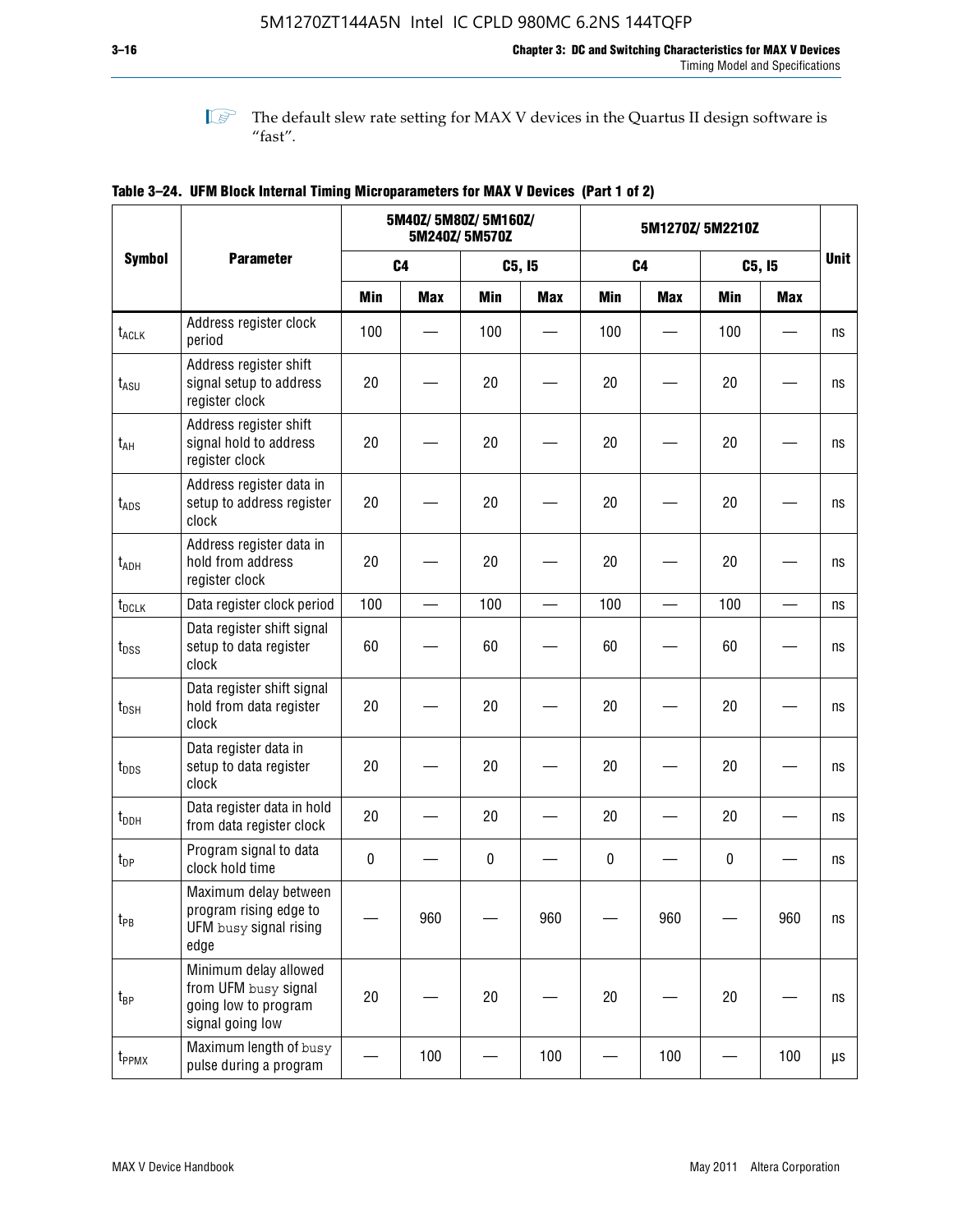Timing Model and Specifications

|                   |                                                                                                       |            |                | 5M40Z/ 5M80Z/ 5M160Z/<br>5M240Z/5M570Z |            | 5M1270Z/5M2210Z |                |            |            |    |
|-------------------|-------------------------------------------------------------------------------------------------------|------------|----------------|----------------------------------------|------------|-----------------|----------------|------------|------------|----|
| <b>Symbol</b>     | <b>Parameter</b>                                                                                      |            | C <sub>4</sub> |                                        | C5, I5     |                 | C <sub>4</sub> |            | C5, I5     |    |
|                   |                                                                                                       | <b>Min</b> | <b>Max</b>     | <b>Min</b>                             | <b>Max</b> | <b>Min</b>      | <b>Max</b>     | <b>Min</b> | <b>Max</b> |    |
| $t_{AE}$          | Minimum erase signal<br>to address clock hold<br>time                                                 | $\pmb{0}$  |                | $\pmb{0}$                              |            | $\pmb{0}$       |                | $\pmb{0}$  |            | ns |
| $t_{EB}$          | Maximum delay between<br>the erase rising edge to<br>the UFM busy signal<br>rising edge               |            | 960            |                                        | 960        |                 | 960            |            | 960        | ns |
| $t_{BE}$          | Minimum delay allowed<br>from the UFM busy<br>signal going low to<br>erase signal going low           | 20         |                | 20                                     |            | 20              |                | 20         |            | ns |
| $t_{EPMX}$        | Maximum length of busy<br>pulse during an erase                                                       |            | 500            |                                        | 500        |                 | 500            |            | 500        | ms |
| $t_{DCO}$         | Delay from data register<br>clock to data register<br>output                                          |            | 5              |                                        | 5          |                 | 5              |            | 5          | ns |
| $t_{0E}$          | Delay from OSC ENA<br>signal reaching UFM to<br>rising clock of osc<br>leaving the UFM                | 180        |                | 180                                    |            | 180             |                | 180        |            | ns |
| $t_{RA}$          | Maximum read access<br>time                                                                           |            | 65             |                                        | 65         |                 | 65             |            | 65         | ns |
| $t_{\rm 0SCS}$    | Maximum delay between<br>the OSC ENA rising edge<br>to the erase/program<br>signal rising edge        | 250        |                | 250                                    |            | 250             |                | 250        |            | ns |
| $t_{\text{OSCH}}$ | Minimum delay allowed<br>from the<br>erase/program signal<br>going low to OSC ENA<br>signal going low | 250        |                | 250                                    |            | 250             |                | 250        |            | ns |

#### **Table 3–24. UFM Block Internal Timing Microparameters for MAX V Devices (Part 2 of 2)**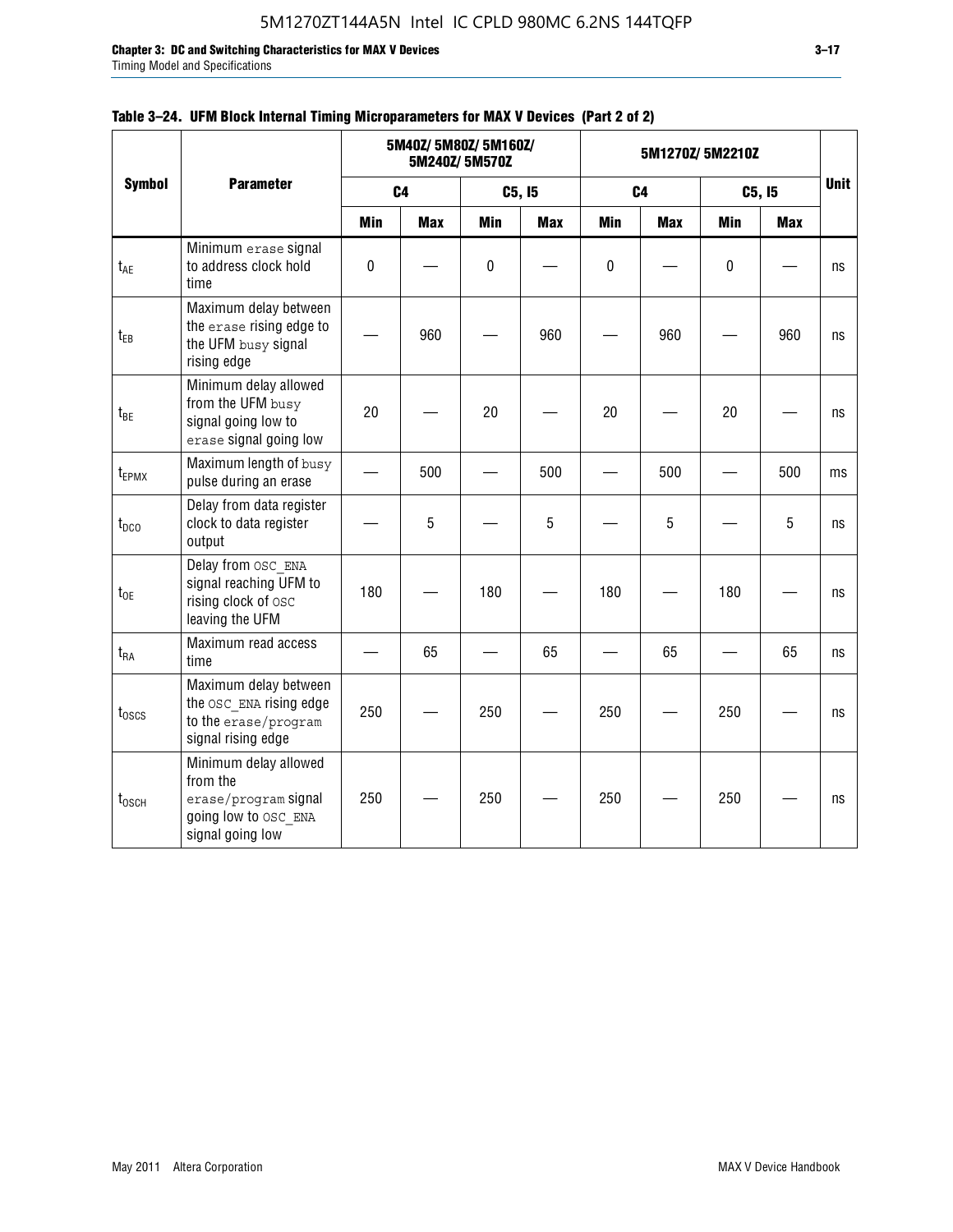Figure 3–3 through Figure 3–5 show the read, program, and erase waveforms for UFM block timing parameters listed in Table 3–24.





#### **Figure 3–4. UFM Program Waveform**

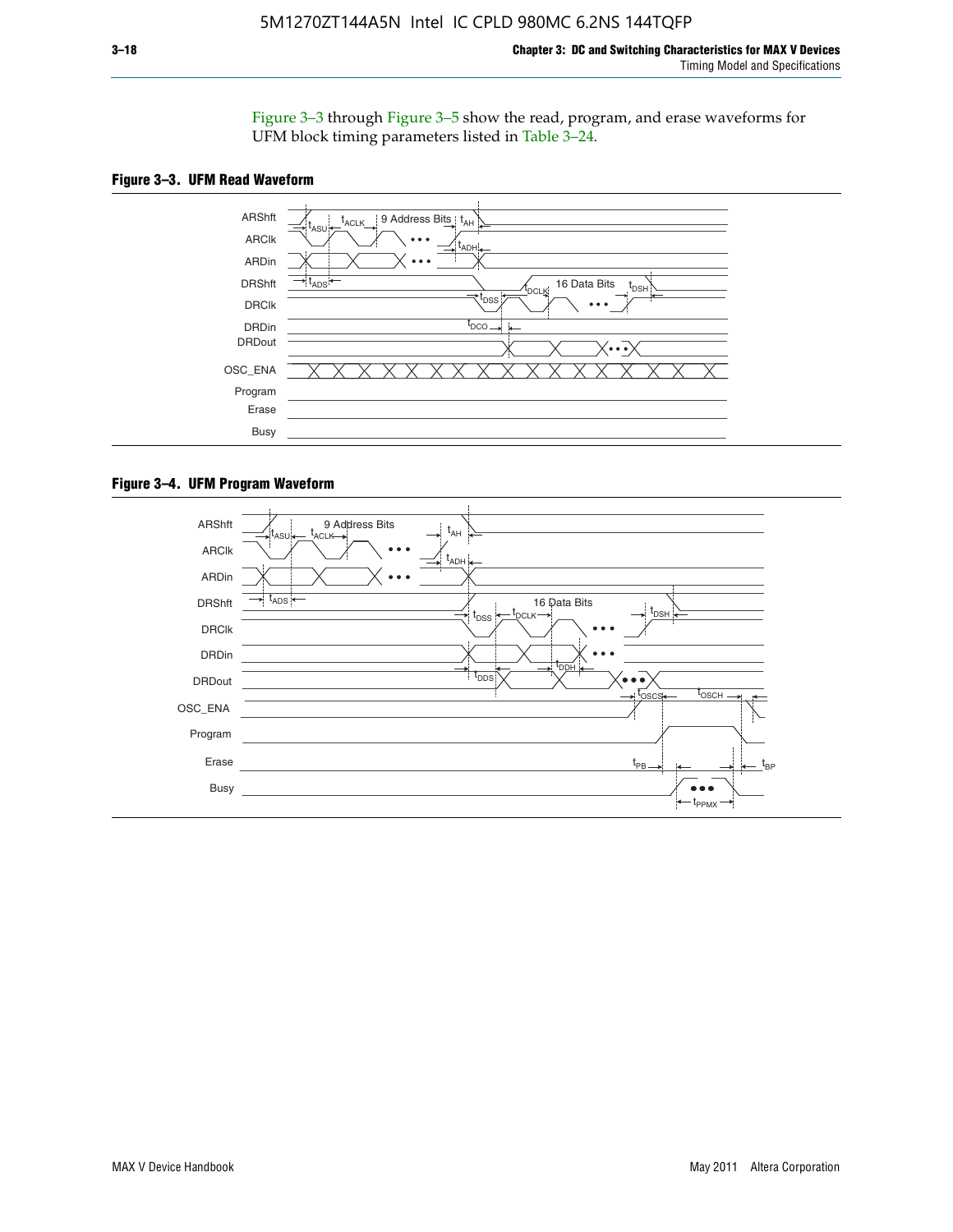#### **Figure 3–5. UFM Erase Waveform**



**Table 3–25. Routing Delay Internal Timing Microparameters for MAX V Devices**

| <b>Routing</b> | 5M40Z/ 5M80Z/ 5M160Z/<br>5M240Z/5M570Z |            |            |            |     |     |            |            |             |
|----------------|----------------------------------------|------------|------------|------------|-----|-----|------------|------------|-------------|
|                | C4                                     |            | C5, I5     |            | C4  |     | C5, I5     |            | <b>Unit</b> |
|                | Min                                    | <b>Max</b> | <b>Min</b> | <b>Max</b> | Min | Max | <b>Min</b> | <b>Max</b> |             |
| $t_{C4}$       |                                        | 860        |            | ,973       |     | 561 |            | 690        | ps          |
| $I_{R4}$       |                                        | 655        |            | .479       |     | 445 |            | 548        | ps          |
| <b>LLOCAL</b>  |                                        | 1,143      |            | 2,947      |     | 731 |            | 899        | ps          |

### **External Timing Parameters**

External timing parameters are specified by device density and speed grade. All external I/O timing parameters shown are for the 3.3-V LVTTL I/O standard with the maximum drive strength and fast slew rate. For external I/O timing using standards other than LVTTL or for different drive strengths, use the I/O standard input and output delay adders in Table 3–32 on page 3–23 through Table 3–36 on page 3–25.

 $\bullet$  For more information about each external timing parameters symbol, refer to *[AN629: Understanding Timing in Altera CPLDs](http://www.altera.com/literature/an/an629.pdf)*.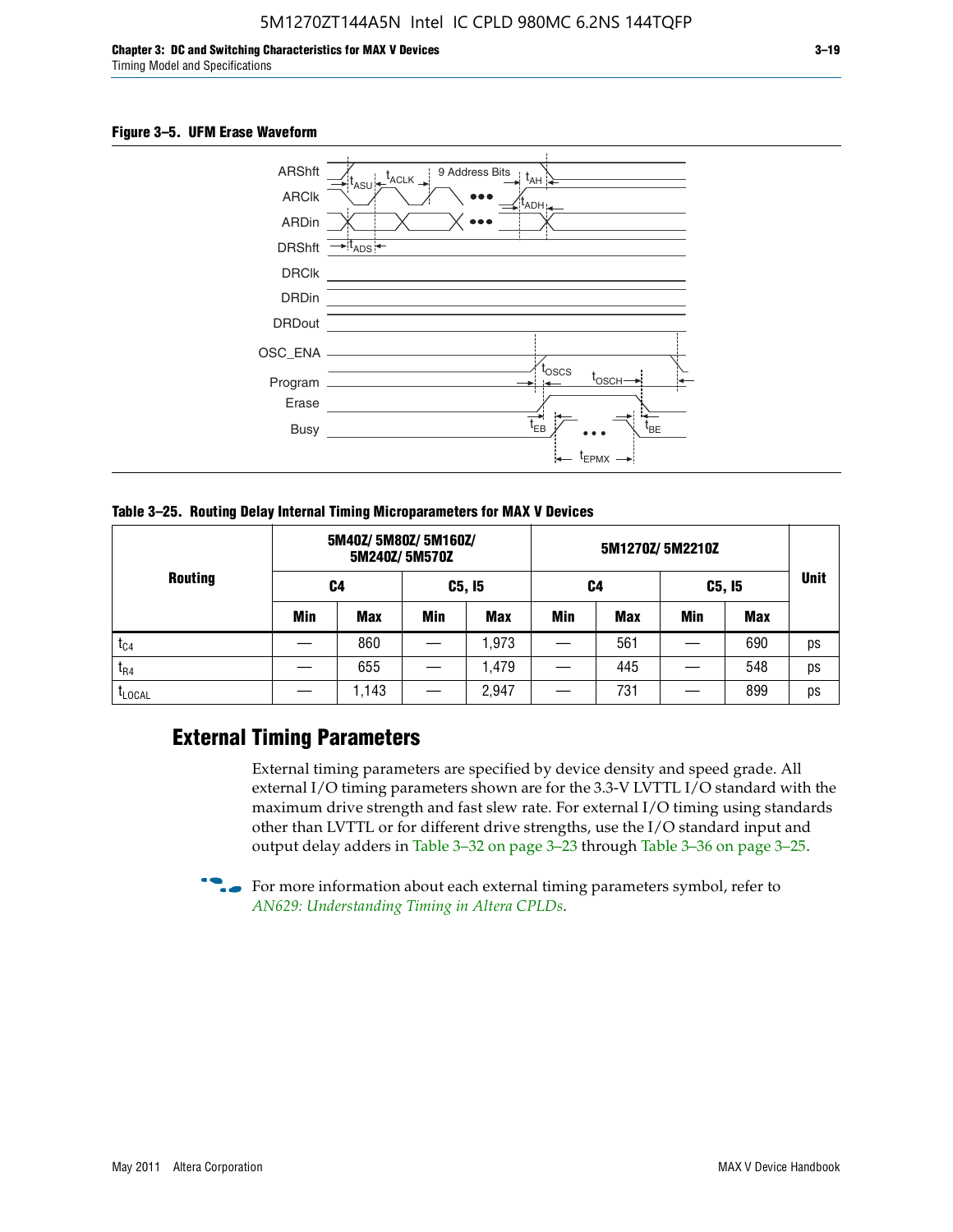Table 3–26 lists the external I/O timing parameters for the 5M40Z, 5M80Z, 5M160Z, and 5M240Z devices.

|               | Table 3–26. Global Clock External I/O Timing Parameters for the 5M40Z, 5M80Z, 5M160Z, and 5M240Z Devices |  |  |
|---------------|----------------------------------------------------------------------------------------------------------|--|--|
| (Note 1), (2) |                                                                                                          |  |  |

|                  |                                                      | <b>Condition</b> |              | C4         |     | C5, I5     | <b>Unit</b> |
|------------------|------------------------------------------------------|------------------|--------------|------------|-----|------------|-------------|
| <b>Symbol</b>    | <b>Parameter</b>                                     |                  | Min          | <b>Max</b> | Min | <b>Max</b> |             |
| t <sub>PD1</sub> | Worst case pin-to-pin delay through one LUT          | 10pF             |              | 7.9        |     | 14.0       | ns          |
| $t_{PD2}$        | Best case pin-to-pin delay through one LUT           | 10 pF            |              | 5.8        |     | 8.5        | ns          |
| $t_{\text{SU}}$  | Global clock setup time                              |                  | 2.4          |            | 4.6 |            | ns          |
| $t_{H}$          | Global clock hold time                               |                  | $\mathbf{0}$ |            | 0   |            | ns          |
| $t_{CO}$         | Global clock to output delay                         | 10pF             | 2.0          | 6.6        | 2.0 | 8.6        | ns          |
| $t_{CH}$         | Global clock high time                               |                  | 253          |            | 339 |            | ps          |
| $t_{CL}$         | Global clock low time                                |                  | 253          |            | 339 |            | ps          |
| $t_{\text{CNT}}$ | Minimum global clock period for<br>16-bit counter    |                  | 5.4          |            | 8.4 |            | ns          |
| $f_{\text{CNT}}$ | Maximum global clock frequency for 16-bit<br>counter |                  |              | 184.1      |     | 118.3      | <b>MHz</b>  |

**Notes to Table 3–26:**

(1) The maximum frequency is limited by the I/O standard on the clock input pin. The 16-bit counter critical delay performs faster than this global clock input pin maximum frequency.

(2) Not applicable to the T144 package of the 5M240Z device.

Table 3–27 lists the external I/O timing parameters for the T144 package of the 5M240Z device.

|  | Table 3–27. Global Clock External I/O Timing Parameters for the 5M240Z Device <i>(Note 1), (2)</i> |  |  |  |  |
|--|----------------------------------------------------------------------------------------------------|--|--|--|--|
|--|----------------------------------------------------------------------------------------------------|--|--|--|--|

|                    |                                                      |                  |          | C <sub>4</sub> | C5, I5   | <b>Unit</b> |            |  |
|--------------------|------------------------------------------------------|------------------|----------|----------------|----------|-------------|------------|--|
| <b>Symbol</b>      | <b>Parameter</b>                                     | <b>Condition</b> | Min      | <b>Max</b>     | Min      | <b>Max</b>  |            |  |
| t <sub>PD1</sub>   | Worst case pin-to-pin delay through one LUT          | 10 pF            |          | 9.5            |          | 17.7        | ns         |  |
| t <sub>PD2</sub>   | Best case pin-to-pin delay through one LUT           | 10pF             |          | 5.7            |          | 8.5         | ns         |  |
| $t_{\text{SU}}$    | Global clock setup time                              |                  | 2.2      |                | 4.4      |             | ns         |  |
| $t_{\rm H}$        | Global clock hold time                               |                  | $\Omega$ |                | $\Omega$ |             | ns         |  |
| $t_{CO}$           | Global clock to output delay                         | 10pF             | 2.0      | 6.7            | 2.0      | 8.7         | ns         |  |
| t <sub>CH</sub>    | Global clock high time                               |                  | 253      |                | 339      |             | ps         |  |
| $t_{CL}$           | Global clock low time                                |                  | 253      |                | 339      |             | ps         |  |
| $t_{\text{CNT}}$   | Minimum global clock period for 16-bit<br>counter    |                  | 5.4      |                | 8.4      |             | ns         |  |
| $f_{\mathsf{CNT}}$ | Maximum global clock frequency for 16-bit<br>counter |                  |          | 184.1          |          | 118.3       | <b>MHz</b> |  |

**Notes to Table 3–27:**

(1) The maximum frequency is limited by the I/O standard on the clock input pin. The 16-bit counter critical delay performs faster than this global clock input pin maximum frequency.

(2) Only applicable to the T144 package of the 5M240Z device.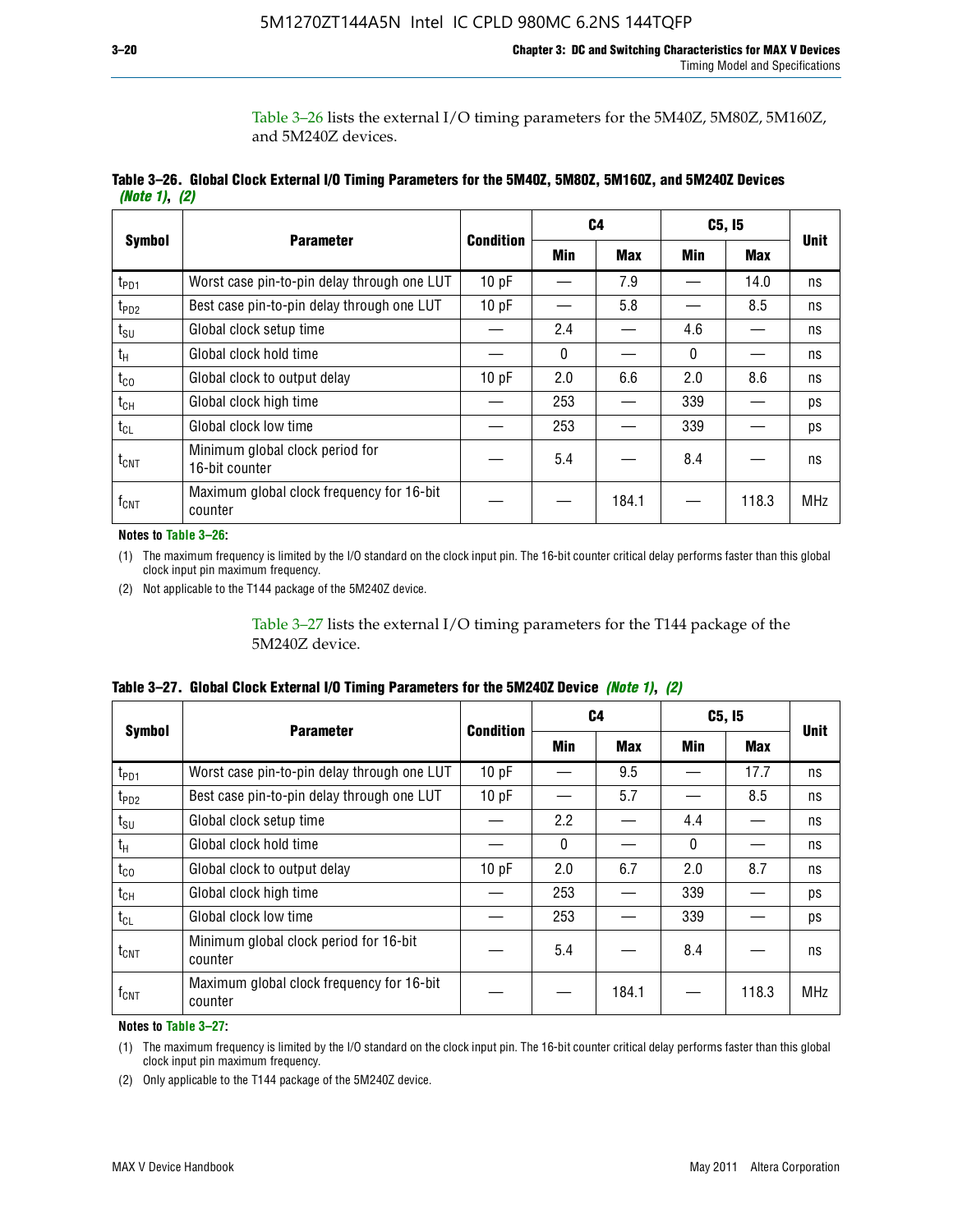Table 3–28 lists the external I/O timing parameters for the 5M570Z device.

|                             | <b>Parameter</b>                                     | <b>Condition</b> | C4           |            |     | C5, I5     | <b>Unit</b> |
|-----------------------------|------------------------------------------------------|------------------|--------------|------------|-----|------------|-------------|
| <b>Symbol</b>               |                                                      |                  | <b>Min</b>   | <b>Max</b> | Min | <b>Max</b> |             |
| t <sub>PD1</sub>            | Worst case pin-to-pin delay through one LUT          | 10 pF            |              | 9.5        |     | 17.7       | ns          |
| $t_{PD2}$                   | Best case pin-to-pin delay through one LUT           | 10 pF            |              | 5.7        |     | 8.5        | ns          |
| $t_{\scriptstyle\text{SU}}$ | Global clock setup time                              |                  | 2.2          |            | 4.4 |            | ns          |
| $t_{H}$                     | Global clock hold time                               |                  | $\mathbf{0}$ |            | 0   |            | ns          |
| $t_{CO}$                    | Global clock to output delay                         | 10pF             | 2.0          | 6.7        | 2.0 | 8.7        | ns          |
| $t_{CH}$                    | Global clock high time                               |                  | 253          |            | 339 |            | ps          |
| $t_{CL}$                    | Global clock low time                                |                  | 253          |            | 339 |            | ps          |
| $t_{\text{CNT}}$            | Minimum global clock period for 16-bit<br>counter    |                  | 5.4          |            | 8.4 |            | ns          |
| $\mathsf{f}_{\mathsf{CNT}}$ | Maximum global clock frequency for 16-bit<br>counter |                  |              | 184.1      |     | 118.3      | <b>MHz</b>  |

**Table 3–28. Global Clock External I/O Timing Parameters for the 5M570Z Device** *(Note 1)*

**Note to Table 3–28:**

(1) The maximum frequency is limited by the I/O standard on the clock input pin. The 16-bit counter critical delay performs faster than this global clock input pin maximum frequency.

Table 3–29 lists the external I/O timing parameters for the 5M1270Z device.

|  | Table 3–29. Global Clock External I/O Timing Parameters for the 5M1270Z Device <i>(Note 1)</i> , (2) |  |  |  |  |
|--|------------------------------------------------------------------------------------------------------|--|--|--|--|
|--|------------------------------------------------------------------------------------------------------|--|--|--|--|

|                             |                                                      |           |            | C4         | C5, I5   | <b>Unit</b> |            |
|-----------------------------|------------------------------------------------------|-----------|------------|------------|----------|-------------|------------|
| <b>Symbol</b>               | <b>Parameter</b>                                     | Condition | <b>Min</b> | <b>Max</b> | Min      | Max         |            |
| $t_{PD1}$                   | Worst case pin-to-pin delay through one LUT          | 10pF      |            | 8.1        |          | 10.0        | ns         |
| $t_{PD2}$                   | Best case pin-to-pin delay through one LUT           | 10pF      |            | 4.8        |          | 5.9         | ns         |
| $t_{\scriptstyle\text{SU}}$ | Global clock setup time                              |           | 1.5        |            | 1.9      |             | ns         |
| $t_{\rm H}$                 | Global clock hold time                               |           | $\Omega$   |            | $\Omega$ |             | ns         |
| $t_{CO}$                    | Global clock to output delay                         | 10pF      | 2.0        | 5.9        | 2.0      | 7.3         | ns         |
| $t_{CH}$                    | Global clock high time                               |           | 216        |            | 266      |             | ps         |
| $t_{CL}$                    | Global clock low time                                |           | 216        |            | 266      |             | ps         |
| $t_{\text{CNT}}$            | Minimum global clock period for 16-bit<br>counter    |           | 4.0        |            | 5.0      |             | ns         |
| $\mathsf{f}_{\mathsf{CNT}}$ | Maximum global clock frequency for 16-bit<br>counter |           |            | 247.5      |          | 201.1       | <b>MHz</b> |

**Notes to Table 3–29:**

(1) The maximum frequency is limited by the I/O standard on the clock input pin. The 16-bit counter critical delay performs faster than this global clock input pin maximum frequency.

(2) Not applicable to the F324 package of the 5M1270Z device.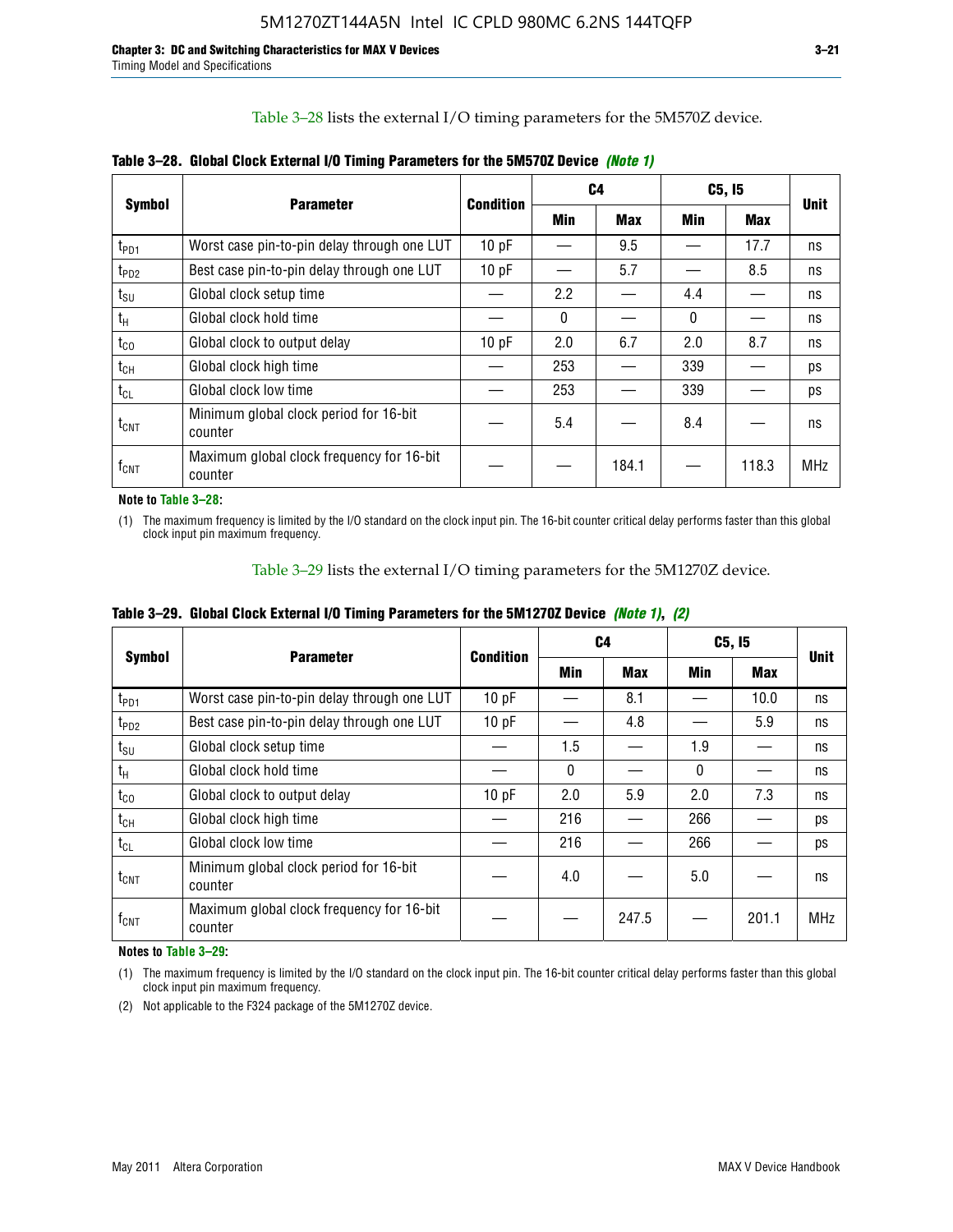Table 3–30 lists the external I/O timing parameters for the F324 package of the 5M1270Z device.

|                  |                                                      |                  |          | C <sub>4</sub> | C5, I5     | <b>Unit</b> |            |  |
|------------------|------------------------------------------------------|------------------|----------|----------------|------------|-------------|------------|--|
| <b>Symbol</b>    | <b>Parameter</b>                                     | <b>Condition</b> | Min      | <b>Max</b>     | <b>Min</b> | <b>Max</b>  |            |  |
| t <sub>PD1</sub> | Worst case pin-to-pin delay through one LUT          | 10pF             |          | 9.1            |            | 11.2        | ns         |  |
| $t_{PD2}$        | Best case pin-to-pin delay through one LUT           | 10pF             |          | 4.8            |            | 5.9         | ns         |  |
| $t_{\text{SU}}$  | Global clock setup time                              |                  | 1.5      |                | 1.9        |             | ns         |  |
| $t_{\rm H}$      | Global clock hold time                               |                  | $\Omega$ |                | 0          |             | ns         |  |
| $t_{CO}$         | Global clock to output delay                         | 10pF             | 2.0      | 6.0            | 2.0        | 7.4         | ns         |  |
| $t_{CH}$         | Global clock high time                               |                  | 216      |                | 266        |             | ps         |  |
| $t_{CL}$         | Global clock low time                                |                  | 216      |                | 266        |             | ps         |  |
| $t_{\text{CNT}}$ | Minimum global clock period for 16-bit<br>counter    |                  | 4.0      |                | 5.0        |             | ns         |  |
| $f_{\text{CNT}}$ | Maximum global clock frequency for 16-bit<br>counter |                  |          | 247.5          |            | 201.1       | <b>MHz</b> |  |

**Table 3–30. Global Clock External I/O Timing Parameters for the 5M1270Z Device** *(Note 1)***,** *(2)*

**Notes to Table 3–30:**

(1) The maximum frequency is limited by the I/O standard on the clock input pin. The 16-bit counter critical delay performs faster than this global clock input pin maximum frequency.

(2) Only applicable to the F324 package of the 5M1270Z device.

Table 3–31 lists the external I/O timing parameters for the 5M2210Z device.

|  | Table 3–31. Global Clock External I/O Timing Parameters for the 5M2210Z Device <i>(Note 1)</i> |  |  |  |  |
|--|------------------------------------------------------------------------------------------------|--|--|--|--|
|--|------------------------------------------------------------------------------------------------|--|--|--|--|

|                    | <b>Parameter</b>                                     | <b>Condition</b> |            | C4         |          | C5, I5     | <b>Unit</b> |
|--------------------|------------------------------------------------------|------------------|------------|------------|----------|------------|-------------|
| <b>Symbol</b>      |                                                      |                  | <b>Min</b> | <b>Max</b> | Min      | <b>Max</b> |             |
| $t_{PD1}$          | Worst case pin-to-pin delay through one LUT          | 10pF             |            | 9.1        |          | 11.2       | ns          |
| $t_{PD2}$          | Best case pin-to-pin delay through one LUT           | 10 pF            |            | 4.8        |          | 5.9        | ns          |
| $t_{\text{SU}}$    | Global clock setup time                              |                  | 1.5        |            | 1.9      |            | ns          |
| $t_{H}$            | Global clock hold time                               |                  | $\Omega$   |            | $\Omega$ |            | ns          |
| $t_{\rm CO}$       | Global clock to output delay                         | 10pF             | 2.0        | 6.0        | 2.0      | 7.4        | ns          |
| $t_{CH}$           | Global clock high time                               |                  | 216        |            | 266      |            | ps          |
| $t_{CL}$           | Global clock low time                                |                  | 216        |            | 266      |            | ps          |
| $t_{\text{CNT}}$   | Minimum global clock period for 16-bit<br>counter    |                  | 4.0        |            | 5.0      |            | ns          |
| $f_{\mathsf{CNT}}$ | Maximum global clock frequency for 16-bit<br>counter |                  |            | 247.5      |          | 201.1      | <b>MHz</b>  |

**Note to Table 3–31:**

(1) The maximum frequency is limited by the I/O standard on the clock input pin. The 16-bit counter critical delay performs faster than this global clock input pin maximum frequency.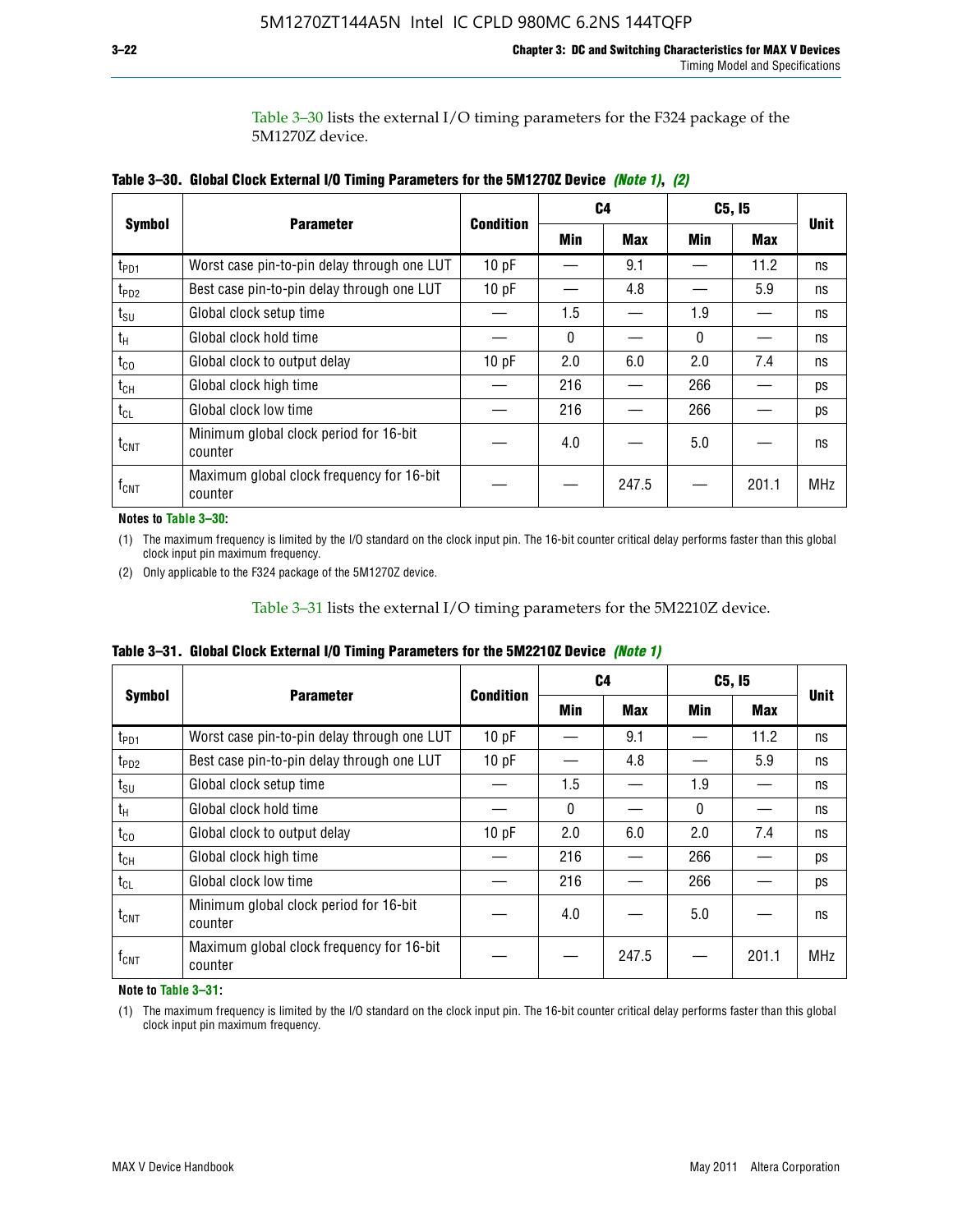### **External Timing I/O Delay Adders**

The I/O delay timing parameters for the I/O standard input and output adders and the input delays are specified by speed grade, independent of device density.

Table 3–32 through Table 3–36 on page 3–25 list the adder delays associated with I/O pins for all packages. If you select an I/O standard other than 3.3-V LVTTL, add the input delay adder to the external  $t_{\text{SU}}$  timing parameters listed in Table 3–26 on page 3–20 through Table 3–31. If you select an I/O standard other than 3.3-V LVTTL with 16 mA drive strength and fast slew rate, add the output delay adder to the external  $t_{CO}$  and  $t_{PD}$  listed in Table 3–26 on page 3–20 through Table 3–31.

|                                |                                   | 5M40Z/ 5M80Z/ 5M160Z/<br>5M240Z/5M570Z |                |            |              | 5M1270Z/5M2210Z |                |     |              |    |
|--------------------------------|-----------------------------------|----------------------------------------|----------------|------------|--------------|-----------------|----------------|-----|--------------|----|
|                                | I/O Standard                      |                                        | C <sub>4</sub> |            | C5, I5       |                 | C <sub>4</sub> |     | C5, I5       |    |
|                                |                                   | Min                                    | <b>Max</b>     | <b>Min</b> | <b>Max</b>   | <b>Min</b>      | <b>Max</b>     | Min | <b>Max</b>   |    |
| 3.3-V LVTTL                    | <b>Without Schmitt</b><br>Trigger |                                        | 0              |            | $\mathbf{0}$ |                 | 0              |     | $\mathbf{0}$ | ps |
|                                | <b>With Schmitt</b><br>Trigger    |                                        | 387            |            | 442          |                 | 480            |     | 591          | ps |
| 3.3-V LVCMOS                   | <b>Without Schmitt</b><br>Trigger |                                        | 0              |            | $\Omega$     |                 | $\Omega$       |     | $\Omega$     | ps |
|                                | <b>With Schmitt</b><br>Trigger    |                                        | 387            |            | 442          |                 | 480            |     | 591          | ps |
| 2.5-V LVTTL /                  | <b>Without Schmitt</b><br>Trigger |                                        | 42             |            | 42           |                 | 246            |     | 303          | ps |
| <b>LVCMOS</b>                  | With Schmitt<br>Trigger           |                                        | 429            |            | 483          |                 | 787            |     | 968          | ps |
| 1.8-V LVTTL /<br><b>LVCMOS</b> | <b>Without Schmitt</b><br>Trigger |                                        | 378            |            | 368          |                 | 695            |     | 855          | ps |
| 1.5-V LVCMOS                   | <b>Without Schmitt</b><br>Trigger |                                        | 681            |            | 658          |                 | 1,334          |     | 1,642        | ps |
| 1.2-V LVCMOS                   | <b>Without Schmitt</b><br>Trigger |                                        | 1,055          |            | 1,010        |                 | 2,324          |     | 2,860        | ps |
| 3.3-V PCI                      | <b>Without Schmitt</b><br>Trigger |                                        | 0              |            | $\Omega$     |                 | $\Omega$       |     | $\Omega$     | ps |

**Table 3–32. External Timing Input Delay Adders for MAX V Devices**

| I/O Standard |                                   |            | 5M40Z/ 5M80Z/ 5M160Z/ | 5M240Z/5M570Z |            |     |            |        |            |             |
|--------------|-----------------------------------|------------|-----------------------|---------------|------------|-----|------------|--------|------------|-------------|
|              |                                   | C4         |                       | C5, I5        |            | C4  |            | C5, 15 |            | <b>Unit</b> |
|              |                                   | <b>Min</b> | <b>Max</b>            | Min           | <b>Max</b> | Min | <b>Max</b> | Min    | <b>Max</b> |             |
| 3.3-V LVTTL  | <b>Without Schmitt</b><br>Trigger |            | 0                     |               | 0          |     | 0          |        | 0          | ps          |
|              | With Schmitt<br>Trigger           |            | 387                   |               | 442        |     | 400        |        | 493        | ps          |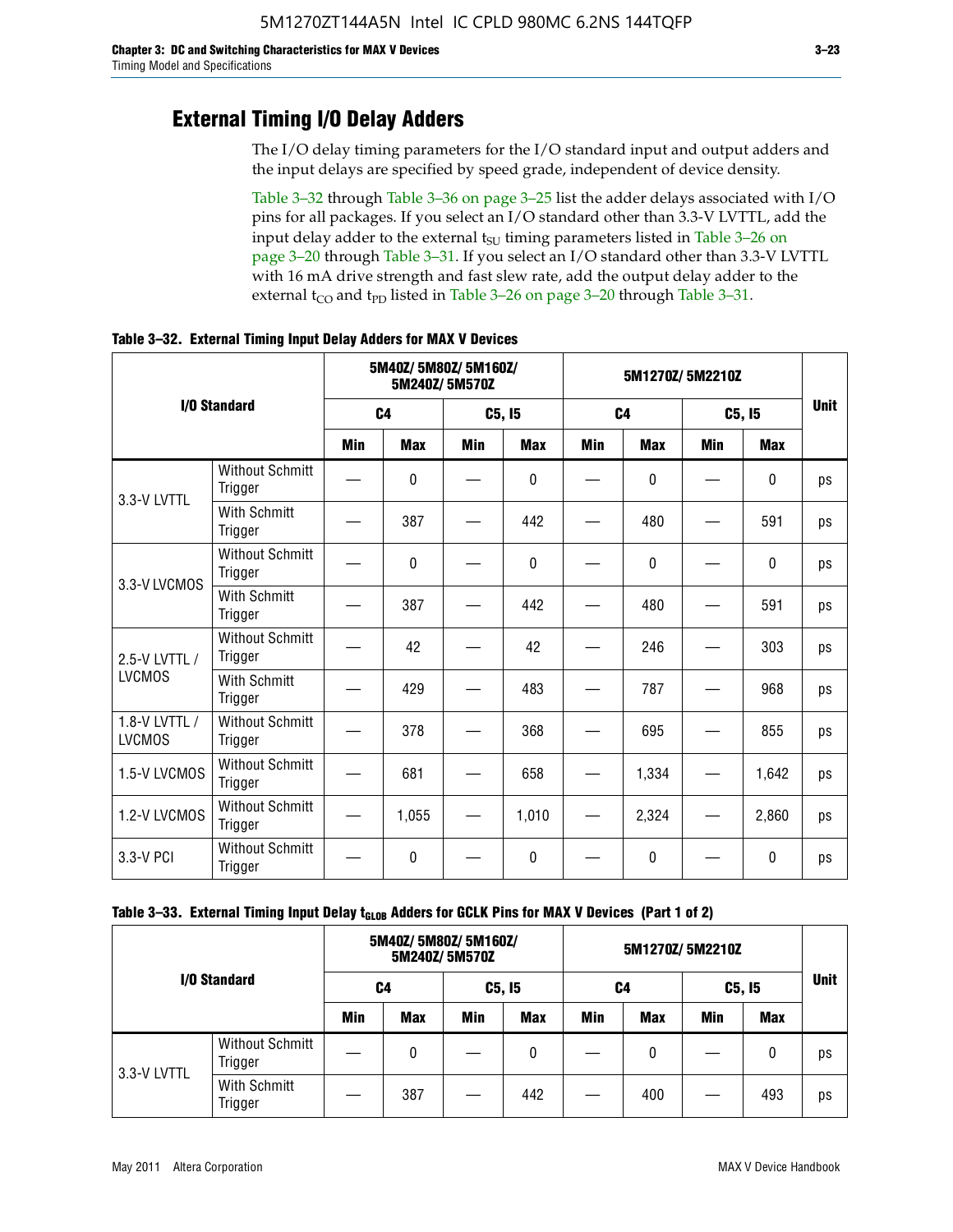|                                |                                   |     | 5M40Z/5M80Z/5M160Z/<br>5M240Z/5M570Z |        |            |                | 5M1270Z/5M2210Z |            |             |             |  |
|--------------------------------|-----------------------------------|-----|--------------------------------------|--------|------------|----------------|-----------------|------------|-------------|-------------|--|
|                                | I/O Standard                      |     | C <sub>4</sub>                       | C5, I5 |            | C <sub>4</sub> |                 | C5, I5     |             | <b>Unit</b> |  |
|                                |                                   | Min | <b>Max</b>                           | Min    | <b>Max</b> | Min            | <b>Max</b>      | <b>Min</b> | <b>Max</b>  |             |  |
| 3.3-V LVCMOS                   | <b>Without Schmitt</b><br>Trigger |     | $\Omega$                             |        | 0          |                | 0               |            | $\mathbf 0$ | ps          |  |
|                                | With Schmitt<br>Trigger           |     | 387                                  |        | 442        |                | 400             |            | 493         | ps          |  |
| 2.5-V LVTTL /                  | <b>Without Schmitt</b><br>Trigger |     | 242                                  |        | 242        |                | 287             |            | 353         | ps          |  |
| <b>LVCMOS</b>                  | With Schmitt<br>Trigger           |     | 429                                  |        | 483        |                | 550             |            | 677         | ps          |  |
| 1.8-V LVTTL /<br><b>LVCMOS</b> | <b>Without Schmitt</b><br>Trigger |     | 378                                  |        | 368        |                | 459             |            | 565         | ps          |  |
| 1.5-V LVCMOS                   | <b>Without Schmitt</b><br>Trigger |     | 681                                  |        | 658        |                | 1,111           |            | 1,368       | ps          |  |
| 1.2-V LVCMOS                   | <b>Without Schmitt</b><br>Trigger |     | 1,055                                |        | 1,010      |                | 2,067           |            | 2,544       | ps          |  |
| 3.3-V PCI                      | <b>Without Schmitt</b><br>Trigger |     | $\mathbf{0}$                         |        | 0          |                | 7               |            | 9           | ps          |  |

### Table 3-33. External Timing Input Delay t<sub>GLOB</sub> Adders for GCLK Pins for MAX V Devices (Part 2 of 2)

### Table 3-34. External Timing Output Delay and t<sub>op</sub> Adders for Fast Slew Rate for MAX V Devices

|                      |                  | 5M40Z/ 5M80Z/ 5M160Z/<br>5M240Z/5M570Z |              |            | 5M1270Z/5M2210Z |                |            |                               |              |             |
|----------------------|------------------|----------------------------------------|--------------|------------|-----------------|----------------|------------|-------------------------------|--------------|-------------|
| I/O Standard         |                  | C <sub>4</sub>                         |              | C5, I5     |                 | C <sub>4</sub> |            | C5, I5                        |              | <b>Unit</b> |
|                      |                  | <b>Min</b>                             | <b>Max</b>   | <b>Min</b> | <b>Max</b>      | Min            | <b>Max</b> | Min                           | Max          |             |
| 3.3-V LVTTL          | 16 mA            |                                        | $\mathbf{0}$ |            | $\mathbf{0}$    |                | $\Omega$   |                               | $\mathbf{0}$ | ps          |
|                      | 8 mA             |                                        | 39           |            | 58              |                | 84         |                               | 104          | ps          |
|                      | 8 mA             |                                        | $\mathbf{0}$ |            | $\Omega$        |                | $\Omega$   |                               | $\Omega$     | ps          |
| 3.3-V LVCMOS         | 4 mA             |                                        | 39           |            | 58              |                | 84         |                               | 104          | ps          |
| 2.5-V LVTTL / LVCMOS | 14 mA            |                                        | 122          |            | 129             |                | 158        |                               | 195          | ps          |
|                      | 7 mA             |                                        | 196          |            | 188             |                | 251        |                               | 309          | ps          |
| 1.8-V LVTTL / LVCMOS | 6 mA             |                                        | 624          |            | 624             |                | 738        |                               | 909          | ps          |
|                      | 3 mA             |                                        | 686          |            | 694             |                | 850        |                               | 1,046        | ps          |
| 1.5-V LVCMOS         | 4 mA             | —                                      | 1,188        | —          | 1,184           |                | 1,376      |                               | 1,694        | ps          |
|                      | 2 <sub>m</sub> A | —                                      | 1,279        |            | 1,280           |                | 1,517      | $\overbrace{\phantom{13333}}$ | 1,867        | ps          |
| 1.2-V LVCMOS         | 3 <sub>m</sub> A | —                                      | 1,911        |            | 1,883           |                | 2,206      |                               | 2,715        | ps          |
| 3.3-V PCI            | 20 mA            |                                        | 39           |            | 58              |                | 4          |                               | 5            | ps          |
| <b>LVDS</b>          |                  |                                        | 122          |            | 129             |                | 158        |                               | 195          | ps          |
| <b>RSDS</b>          |                  |                                        | 122          |            | 129             |                | 158        |                               | 195          | ps          |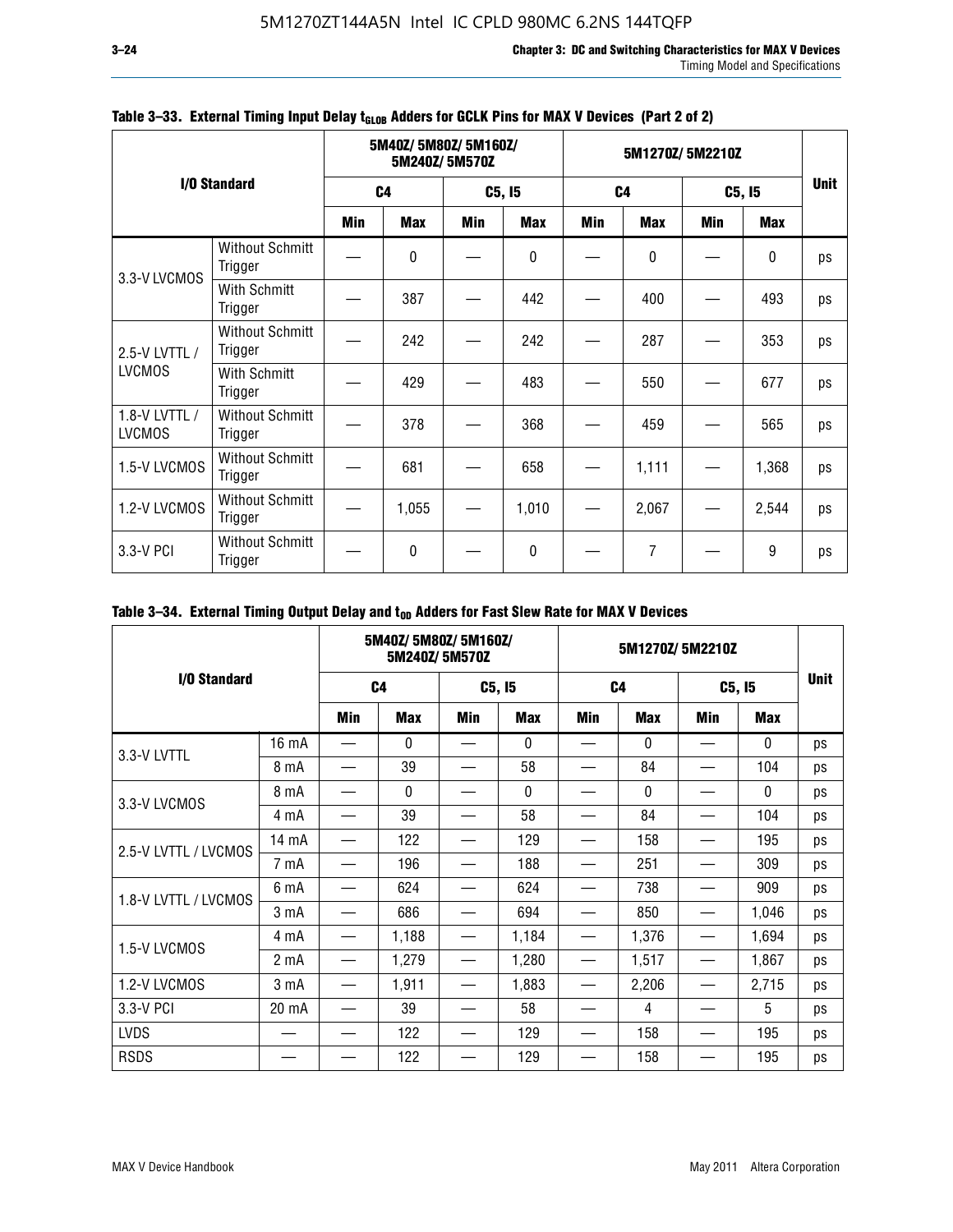**Chapter 3: DC and Switching Characteristics for MAX V Devices 3–25** Timing Model and Specifications

|                      |       |                          | 5M40Z/5M80Z/5M160Z/<br>5M240Z/5M570Z |                               |            | 5M1270Z/5M2210Z   |            |                                  |        |             |
|----------------------|-------|--------------------------|--------------------------------------|-------------------------------|------------|-------------------|------------|----------------------------------|--------|-------------|
| I/O Standard         |       |                          | C4                                   | C5, I5                        |            | C <sub>4</sub>    |            | C5, I5                           |        | <b>Unit</b> |
|                      |       | Min                      | <b>Max</b>                           | Min                           | <b>Max</b> | Min               | <b>Max</b> | Min                              | Max    |             |
| 3.3-V LVTTL          | 16 mA |                          | 5,913                                |                               | 6,043      |                   | 6,612      |                                  | 6,293  | ps          |
|                      | 8 mA  |                          | 6,488                                |                               | 6,645      |                   | 7,313      |                                  | 6,994  | ps          |
| 3.3-V LVCMOS         | 8 mA  |                          | 5,913                                |                               | 6,043      |                   | 6,612      |                                  | 6,293  | ps          |
|                      | 4 mA  | —                        | 6,488                                |                               | 6,645      |                   | 7,313      |                                  | 6,994  | ps          |
| 2.5-V LVTTL / LVCMOS | 14 mA |                          | 9,088                                |                               | 9,222      |                   | 10,021     |                                  | 9,702  | ps          |
|                      | 7 mA  |                          | 9,808                                |                               | 9,962      |                   | 10,881     |                                  | 10,562 | ps          |
| 1.8-V LVTTL / LVCMOS | 6 mA  | $\overline{\phantom{0}}$ | 21,758                               |                               | 21,782     |                   | 21,134     |                                  | 20,815 | ps          |
|                      | 3 mA  |                          | 23,028                               | $\overbrace{\phantom{13333}}$ | 23,032     |                   | 22,399     |                                  | 22,080 | ps          |
| 1.5-V LVCMOS         | 4 mA  | $\overline{\phantom{0}}$ | 39,068                               | $\overline{\phantom{m}}$      | 39,032     |                   | 34,499     |                                  | 34,180 | ps          |
|                      | 2 mA  |                          | 40,578                               |                               | 40,542     |                   | 36,281     |                                  | 35,962 | ps          |
| 1.2-V LVCMOS         | 3 mA  | $\overline{\phantom{0}}$ | 69,332                               | $\overline{\phantom{m}}$      | 70,257     | $\hspace{0.05cm}$ | 55,796     | $\overbrace{\phantom{12322111}}$ | 55,477 | ps          |
| 3.3-V PCI            | 20 mA |                          | 6,488                                |                               | 6,645      |                   | 339        |                                  | 418    | ps          |

### Table 3–35. External Timing Output Delay and t<sub>on</sub> Adders for Slow Slew Rate for MAX V Devices

**Table 3–36. IOE Programmable Delays for MAX V Devices**

|                                                 | 5M40Z/5M80Z/5M160Z/<br>5M240Z/5M570Z |            |        |            | 5M1270Z/5M2210Z |            |        |            |             |
|-------------------------------------------------|--------------------------------------|------------|--------|------------|-----------------|------------|--------|------------|-------------|
| <b>Parameter</b>                                | C4                                   |            | C5, I5 |            | C4              |            | C5, I5 |            | <b>Unit</b> |
|                                                 | Min                                  | <b>Max</b> | Min    | <b>Max</b> | Min             | <b>Max</b> | Min    | <b>Max</b> |             |
| Input Delay from Pin to Internal<br>$Cells = 1$ |                                      | 1,858      |        | 2,214      |                 | 1,592      |        | 1,960      | ps          |
| Input Delay from Pin to Internal<br>$Cells = 0$ |                                      | 569        |        | 616        |                 | 115        |        | 142        | ps          |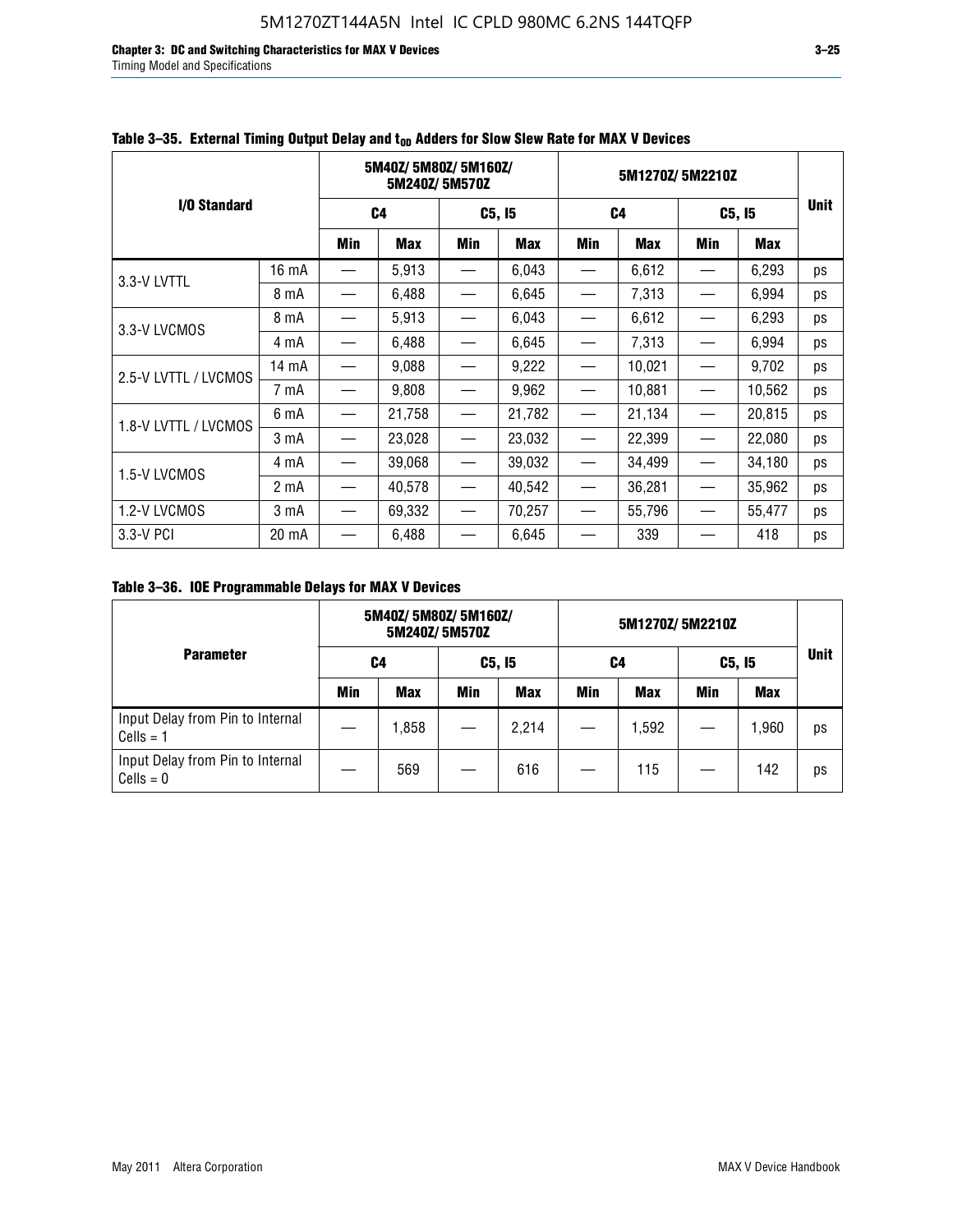### **Maximum Input and Output Clock Rates**

Table 3–37 and Table 3–38 list the maximum input and output clock rates for standard I/O pins in MAX V devices.

| I/O Standard |                         | 5M40Z/5M80Z/5M160Z/<br>5M240Z/5M570Z/5M1270Z/<br>5M2210Z | <b>Unit</b> |
|--------------|-------------------------|----------------------------------------------------------|-------------|
|              |                         | C4, C5, I5                                               |             |
| 3.3-V LVTTL  | Without Schmitt Trigger | 304                                                      | <b>MHz</b>  |
|              | With Schmitt Trigger    | 304                                                      | <b>MHz</b>  |
| 3.3-V LVCMOS | Without Schmitt Trigger | 304                                                      | <b>MHz</b>  |
|              | With Schmitt Trigger    | 304                                                      | MHz         |
| 2.5-V LVTTL  | Without Schmitt Trigger | 304                                                      | <b>MHz</b>  |
|              | With Schmitt Trigger    | 304                                                      | <b>MHz</b>  |
| 2.5-V LVCMOS | Without Schmitt Trigger | 304                                                      | <b>MHz</b>  |
|              | With Schmitt Trigger    | 304                                                      | <b>MHz</b>  |
| 1.8-V LVTTL  | Without Schmitt Trigger | 200                                                      | <b>MHz</b>  |
| 1.8-V LVCMOS | Without Schmitt Trigger | 200                                                      | <b>MHz</b>  |
| 1.5-V LVCMOS | Without Schmitt Trigger | 150                                                      | <b>MHz</b>  |
| 1.2-V LVCMOS | Without Schmitt Trigger | 120                                                      | <b>MHz</b>  |
| 3.3-V PCI    | Without Schmitt Trigger | 304                                                      | <b>MHz</b>  |

**Table 3–37. Maximum Input Clock Rate for I/Os for MAX V Devices**

| Table 3–38. Maximum Output Clock Rate for I/Os for MAX V Devices |  |  |  |  |  |  |  |  |  |  |
|------------------------------------------------------------------|--|--|--|--|--|--|--|--|--|--|
|------------------------------------------------------------------|--|--|--|--|--|--|--|--|--|--|

| I/O Standard | 5M40Z/5M80Z/5M160Z/<br>5M240Z/5M570Z/5M1270Z/<br>5M2210Z | <b>Unit</b> |
|--------------|----------------------------------------------------------|-------------|
|              | C4, C5, I5                                               |             |
| 3.3-V LVTTL  | 304                                                      | <b>MHz</b>  |
| 3.3-V LVCMOS | 304                                                      | <b>MHz</b>  |
| 2.5-V LVTTL  | 304                                                      | MHz         |
| 2.5-V LVCMOS | 304                                                      | <b>MHz</b>  |
| 1.8-V LVTTL  | 200                                                      | MHz         |
| 1.8-V LVCMOS | 200                                                      | MHz         |
| 1.5-V LVCMOS | 150                                                      | <b>MHz</b>  |
| 1.2-V LVCMOS | 120                                                      | <b>MHz</b>  |
| 3.3-V PCI    | 304                                                      | <b>MHz</b>  |
| <b>LVDS</b>  | 304                                                      | MHz         |
| <b>RSDS</b>  | 200                                                      | <b>MHz</b>  |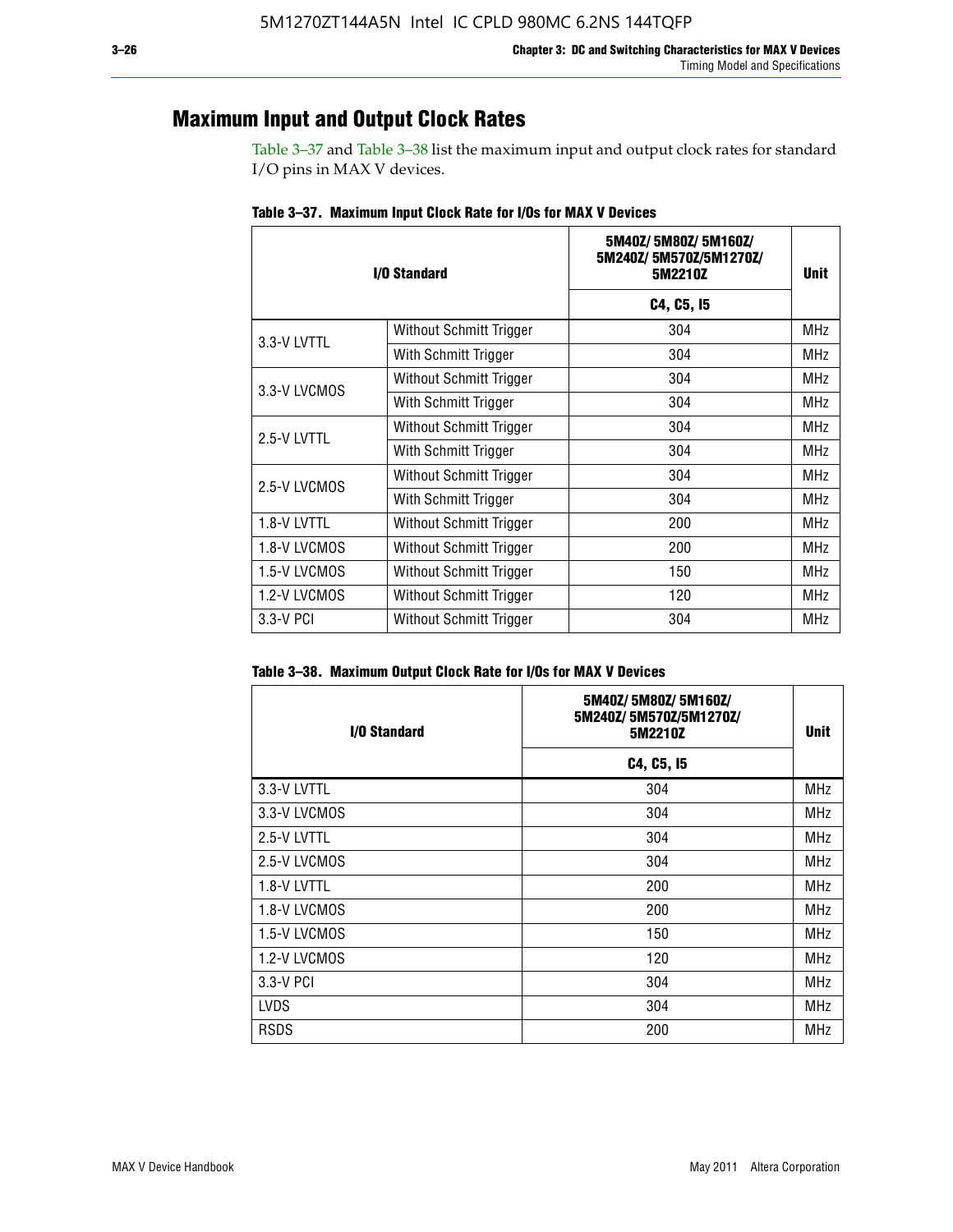Table 3–39 lists the emulated LVDS output timing specifications for MAX V devices.

#### **Table 3–39. Emulated LVDS Output Timing Specifications for MAX V Devices**

| <b>Parameter</b>        | <b>Mode</b> |            | 5M40Z/5M80Z/5M160Z/<br>5M240Z/5M570Z/5M1270Z/<br>5M2210Z |             |  |  |  |
|-------------------------|-------------|------------|----------------------------------------------------------|-------------|--|--|--|
|                         |             |            | C4, C5, I5                                               |             |  |  |  |
|                         |             | <b>Min</b> | <b>Max</b>                                               |             |  |  |  |
|                         | $\times 10$ |            | 304                                                      | Mbps        |  |  |  |
|                         | $\times 9$  |            | 304                                                      | <b>Mbps</b> |  |  |  |
|                         | $\times 8$  |            | 304                                                      | <b>Mbps</b> |  |  |  |
|                         | $\times 7$  |            | 304                                                      | <b>Mbps</b> |  |  |  |
|                         | $\times 6$  |            | 304                                                      | <b>Mbps</b> |  |  |  |
| Data rate $(1)$ , $(2)$ | $\times 5$  |            | 304                                                      | <b>Mbps</b> |  |  |  |
|                         | $\times 4$  |            | 304                                                      | <b>Mbps</b> |  |  |  |
|                         | $\times 3$  |            | 304                                                      | <b>Mbps</b> |  |  |  |
|                         | $\times 2$  |            | 304                                                      | <b>Mbps</b> |  |  |  |
|                         | $\times$ 1  |            | 304                                                      | <b>Mbps</b> |  |  |  |
| $t_{\text{DUTY}}$       |             | 45         | 55                                                       | $\%$        |  |  |  |
| Total jitter $(3)$      |             |            | 0.2                                                      | UI          |  |  |  |
| $t_{\text{RISE}}$       |             |            | 450                                                      | ps          |  |  |  |
| $t_{FALL}$              |             |            | 450                                                      | ps          |  |  |  |

**Notes to Table 3–39:**

(1) The performance of the LVDS\_E\_3R transmitter system is limited by the lower of the two—the maximum data rate supported by LVDS\_E\_3R I/O buffer or 2x (F<sub>MAX</sub> of the ALTLVDS\_TX instance). The actual performance of your LVDS\_E\_3R transmitter system must be attained through the Quartus II timing analysis of the complete design.

(2) For the input clock pin to achieve 304 Mbps, use I/O standard with  $V_{\text{CCIO}}$  of 2.5 V and above.

(3) This specification is based on external clean clock source.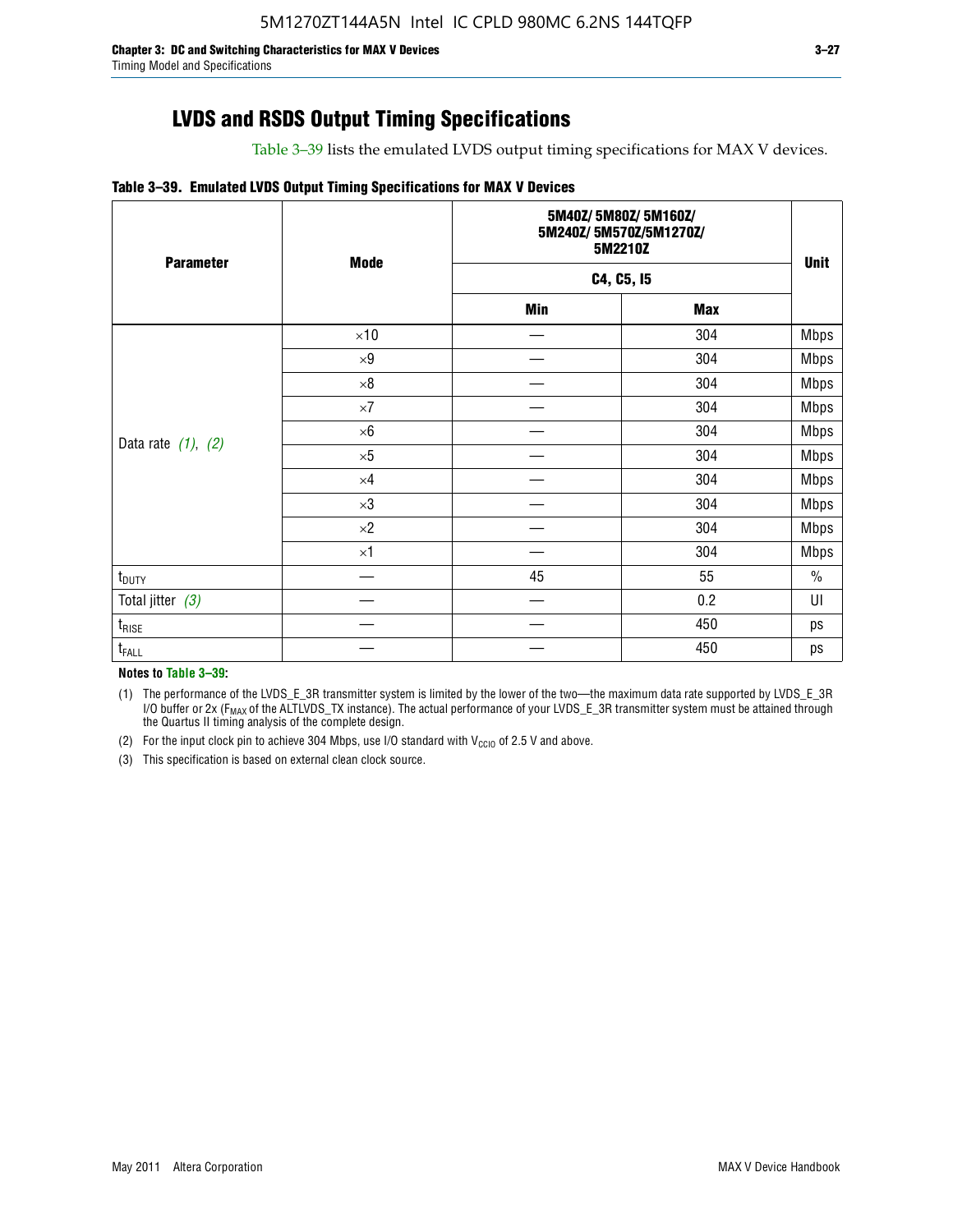#### Table 3–40 lists the emulated RSDS output timing specifications for MAX V devices.

|  | Table 3-40. Emulated RSDS Output Timing Specifications for MAX V Devices |  |  |  |
|--|--------------------------------------------------------------------------|--|--|--|
|--|--------------------------------------------------------------------------|--|--|--|

| <b>Parameter</b>  | <b>Mode</b> | 5M40Z/5M80Z/5M160Z/<br>5M240Z/5M570Z/5M1270Z/<br>5M2210Z | <b>Unit</b> |               |  |  |  |
|-------------------|-------------|----------------------------------------------------------|-------------|---------------|--|--|--|
|                   |             |                                                          | C4, C5, I5  |               |  |  |  |
|                   |             | <b>Min</b>                                               | <b>Max</b>  |               |  |  |  |
|                   | $\times 10$ |                                                          | 200         | <b>Mbps</b>   |  |  |  |
|                   | $\times 9$  |                                                          | 200         | <b>Mbps</b>   |  |  |  |
|                   | $\times 8$  |                                                          | 200         | <b>Mbps</b>   |  |  |  |
|                   | $\times 7$  |                                                          | 200         | <b>Mbps</b>   |  |  |  |
|                   | $\times 6$  |                                                          | 200         | <b>Mbps</b>   |  |  |  |
| Data rate $(1)$   | $\times 5$  |                                                          | 200         | <b>Mbps</b>   |  |  |  |
|                   | $\times 4$  |                                                          | 200         | <b>Mbps</b>   |  |  |  |
|                   | $\times 3$  |                                                          | 200         | Mbps          |  |  |  |
|                   | $\times 2$  |                                                          | 200         | <b>Mbps</b>   |  |  |  |
|                   | $\times$ 1  |                                                          | 200         | <b>Mbps</b>   |  |  |  |
| $t_{\text{DUTY}}$ |             | 45                                                       | 55          | $\frac{0}{0}$ |  |  |  |
| Total jitter (2)  |             |                                                          | 0.2         | UI            |  |  |  |
| $t_{\rm RISE}$    |             |                                                          | 450         | ps            |  |  |  |
| t <sub>FALL</sub> |             |                                                          | 450         | ps            |  |  |  |

**Notes to Table 3–40:**

(1) For the input clock pin to achieve 200 Mbps, use I/O standard with  $V_{\text{CCIO}}$  of 1.8 V and above.

(2) This specification is based on external clean clock source.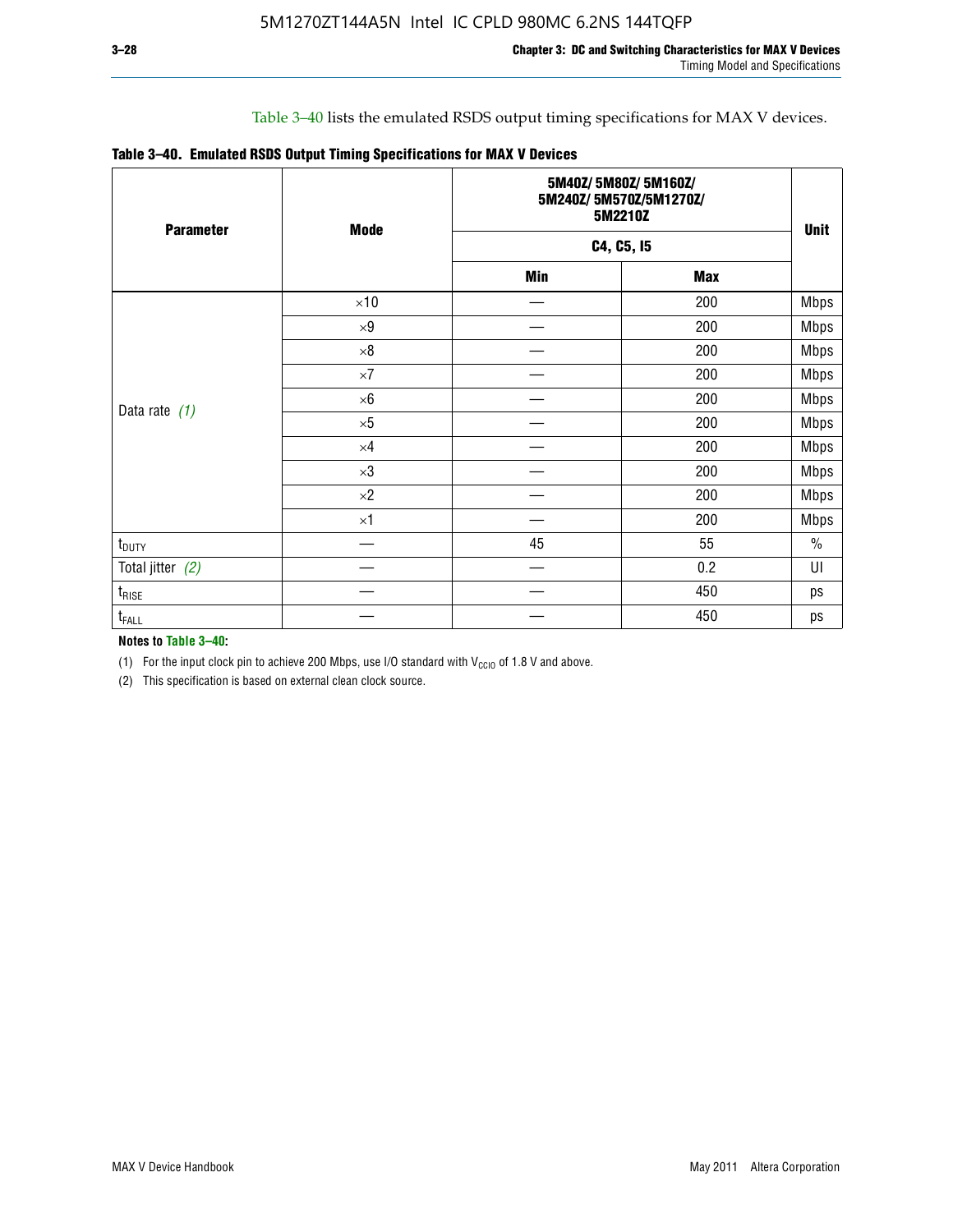Figure 3–6 shows the timing waveform for the JTAG signals for the MAX V device family.

**Figure 3–6. JTAG Timing Waveform for MAX V Devices**



Table 3–41 lists the JTAG timing parameters and values for the MAX V device family.

| Table 3-41. JTAG Timing Parameters for MAX V Devices (Part 1 of 2) |  |  |
|--------------------------------------------------------------------|--|--|
|                                                                    |  |  |

| <b>Symbol</b>      | <b>Parameter</b>                                            | Min  | <b>Max</b> | <b>Unit</b> |
|--------------------|-------------------------------------------------------------|------|------------|-------------|
|                    | TCK clock period for $V_{\text{CC}}$ <sub>101</sub> = 3.3 V | 55.5 |            | ns          |
|                    | TCK clock period for $V_{CC101} = 2.5 V$                    | 62.5 |            | ns          |
| $t_{JCP}$ (1)      | TCK clock period for $V_{\text{CC101}} = 1.8 \text{ V}$     | 100  |            | ns          |
|                    | TCK clock period for $V_{\text{CC101}} = 1.5$ V             | 143  |            | ns          |
| $t_{JCH}$          | TCK clock high time                                         | 20   |            | ns          |
| $t_{\sf JCL}$      | TCK clock low time                                          | 20   |            | ns          |
| $t_{JPSU}$         | JTAG port setup time $(2)$                                  | 8    |            | ns          |
| t <sub>JPH</sub>   | JTAG port hold time                                         | 10   |            | ns          |
| $t_{\text{JPCO}}$  | JTAG port clock to output $(2)$                             |      | 15         | ns          |
| t <sub>JPZX</sub>  | JTAG port high impedance to valid output $(2)$              |      | 15         | ns          |
| $t_{JPXZ}$         | JTAG port valid output to high impedance $(2)$              |      | 15         | ns          |
| t <sub>JSSU</sub>  | Capture register setup time                                 | 8    |            | ns          |
| $t_{\mathsf{JSH}}$ | Capture register hold time                                  | 10   |            | ns          |
| t <sub>JSCO</sub>  | Update register clock to output                             |      | 25         | ns          |
| $t_{\text{JSZX}}$  | Update register high impedance to valid output              |      | 25         | ns          |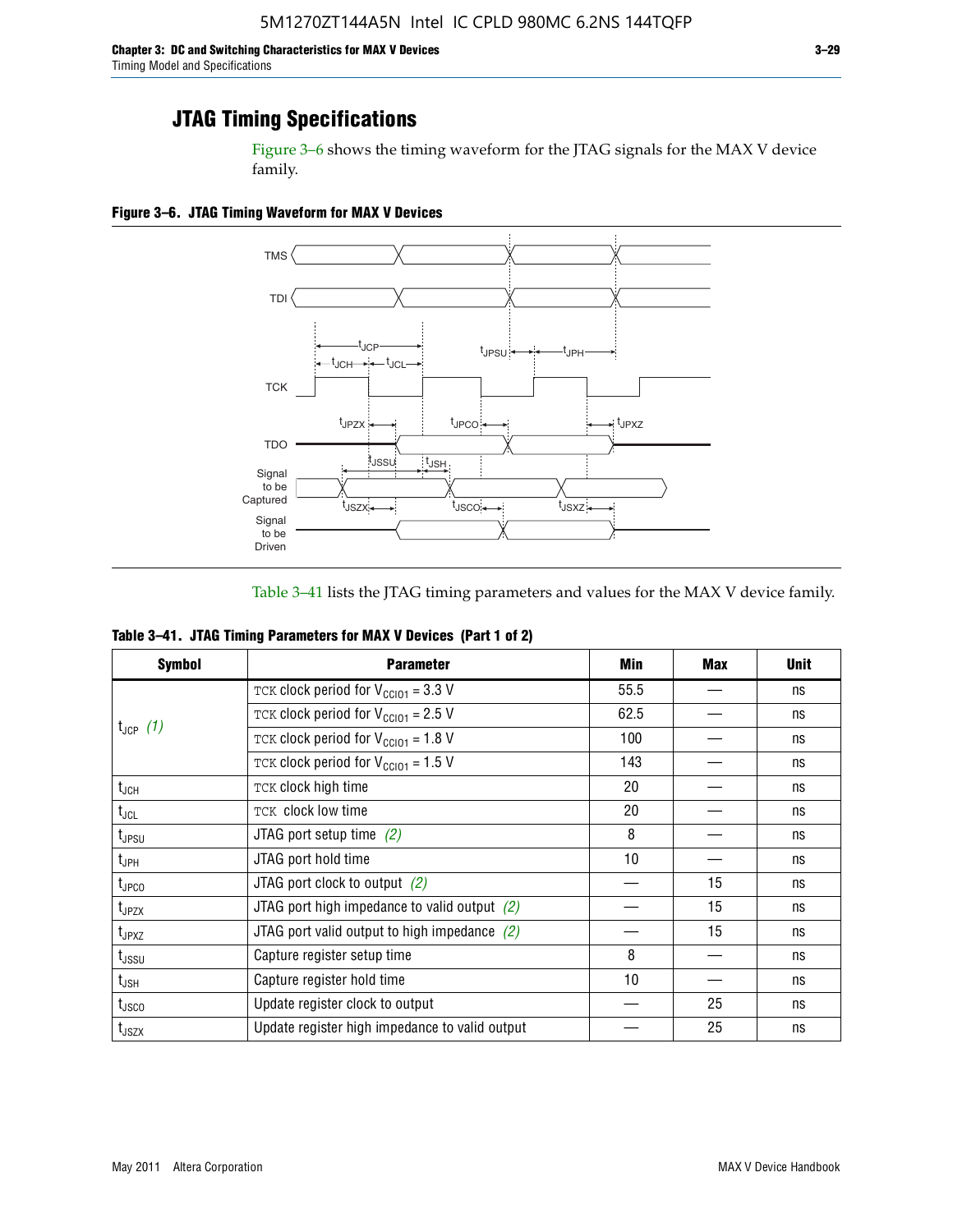#### **Table 3–41. JTAG Timing Parameters for MAX V Devices (Part 2 of 2)**

| Symbol        | Parameter                                      | Min | <b>Max</b> | Unit |
|---------------|------------------------------------------------|-----|------------|------|
| <b>L</b> JSXZ | Update register valid output to high impedance |     | りに<br>៹    | ns   |

**Notes to Table 3–41:**

(1) Minimum clock period specified for 10 pF load on the TDO pin. Larger loads on TDO degrades the maximum TCK frequency.

(2) This specification is shown for 3.3-V LVTTL/LVCMOS and 2.5-V LVTTL/LVCMOS operation of the JTAG pins. For 1.8-V LVTTL/LVCMOS and 1.5-V LVCMOS operation, the t<sub>JPSU</sub> minimum is 6 ns and t<sub>JPCO</sub>, t<sub>JPZX</sub>, and t<sub>JPXZ</sub> are maximum values at 35 ns.

### **Document Revision History**

Table 3–42 lists the revision history for this chapter.

**Table 3–42. Document Revision History**

| <b>Date</b>   | <b>Version</b> | <b>Changes</b>                                              |
|---------------|----------------|-------------------------------------------------------------|
| May 2011      | 1.2            | Updated Table 3-2, Table 3-15, Table 3-16, and Table 3-33.  |
| January 2011  |                | Updated Table 3–37, Table 3–38, Table 3–39, and Table 3–40. |
| December 2010 | 1.0            | Initial release.                                            |